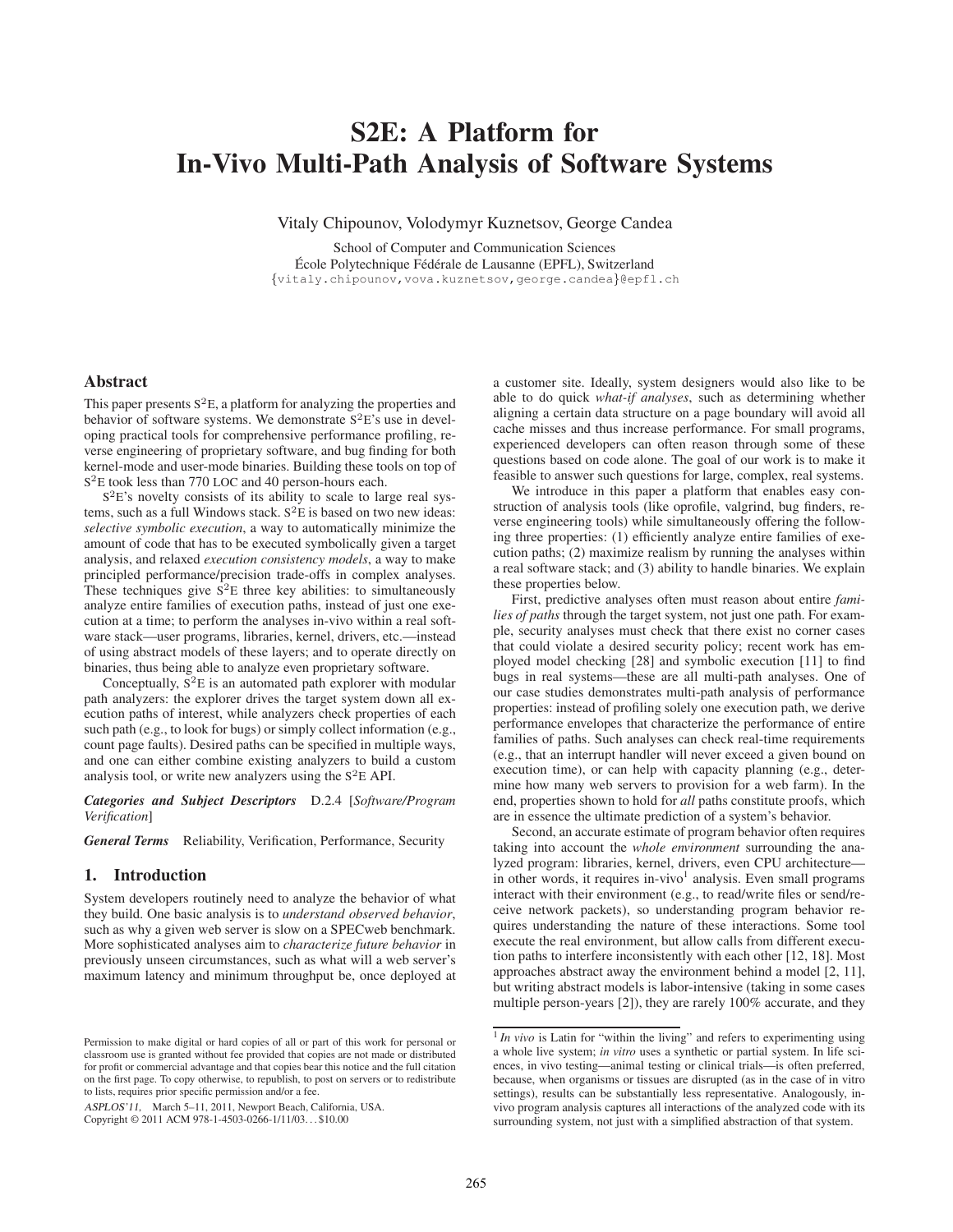tend to lose accuracy as the modeled system evolves. It is therefore preferable that analyzed programs interact directly with their real environment in a way that is consistent with multi-path analysis.

Third, real systems are made up of many components from various vendors; access to all corresponding source code is rarely feasible and, even when source code is available, building the code exactly as in the shipped software product is difficult [5]. Thus, in order to be practical, analyses ought to operate *directly on binaries*.

Scalability is the key challenge of performing analyses that are in-vivo, multi-path, and operate on binaries. Going from singlepath analysis to multi-path analysis turns a linear problem into an exponential one, because the number of paths through a program increases exponentially in the number of branches—the "path explosion" problem [7]. It is therefore not feasible today to execute fully symbolically an entire software stack (programs, libraries, OS kernel, drivers, etc.) as would be necessary if we wanted consistent in-vivo multi-path analysis.

We describe in this paper S<sup>2</sup>E, a general platform for developing multi-path in-vivo analysis tools that are practical even for large, complex systems, such as an entire Windows software stack. First, S<sup>2</sup>E simultaneously exercises entire families of execution paths in a scalable manner by using *selective* symbolic execution and *relaxed* execution consistency models. Second, S <sup>2</sup>E employs virtualization to perform the desired analyses in vivo; this removes the need for the stubs or abstract models required by most state-of-the-art symbolic execution engines and model checkers [3, 11, 18, 28, 35]. Third, S <sup>2</sup>E uses dynamic binary translation to directly interpret x86 machine code, so it can analyze a wide range of software, including proprietary systems, even if self-modifying or JITed, as well as obfuscated and packed binaries.

The S<sup>2</sup>E platform offers an automated path exploration mechanism and modular path analyzers. The explorer drives in parallel the target system down all execution paths of interest, while analyzers check properties of each such path (e.g., to look for bugs) or simply collect information (e.g., count page faults). An analysis tool built on top of S <sup>2</sup>E glues together path selectors with path analyzers. *Selectors* guide S <sup>2</sup>E's path explorer by specifying the paths of interest: all paths that touch a specific memory object, paths influenced by a specific parameter, paths inside a target code module, etc. *Analyzers* can be pieced together from S <sup>2</sup>E-provided analyzers, or can be written from scratch using the S <sup>2</sup>E API.

S <sup>2</sup>E comes with ready-made selectors and analyzers that provide a wide range of analyses out-of-the-box. The typical S <sup>2</sup>E user only needs to define in a configuration file the desired selector(s) and analyzer(s) along with the corresponding parameters, start up the desired software stack inside the  $S^2E$  virtual machine, and run the S <sup>2</sup>E launcher in the guest OS, which starts the desired application and communicates with the S <sup>2</sup>E VM underneath. For example, one may want to verify the code that handles license keys in a proprietary program, such as Adobe Photoshop. The user installs the program in the S <sup>2</sup>E Windows VM and launches the program using *s2e.exe C:*\*Program Files*\*Adobe*\*Photoshop*. From inside the guest OS, the *s2e.exe* launcher communicates with S <sup>2</sup>E via custom opcodes (described in §4). In the S <sup>2</sup>E configuration file, the tester may choose a memory checker analyzer along with a path selector that returns a symbolic string whenever Photoshop reads *HKEY LOCAL MACHINE*\*Software*\*Photoshop*\*LicenseKey* from the Windows registry. S <sup>2</sup>E then automatically explores the code paths in Photoshop that are influenced by the value of the license key and looks for memory safety errors along those paths.

Developing a new analysis tool with S <sup>2</sup>E takes on the order of 20-40 person-hours and a few hundred LOC. To illustrate S <sup>2</sup>E's generality, we present here three very different tools built using  $S^2E$ : a multi-path in-vivo performance profiler, a reverse engineering tool, and a tool for automatically testing proprietary software.

This paper makes the following four contributions:

- *Selective symbolic execution*, a new technique for automatic bidirectional symbolic–concrete state conversion that enables execution to seamlessly and correctly weave back and forth between symbolic and concrete mode;
- *Execution consistency models*, a systematic way to reason about the trade-offs involved in the approximation of paths in analyses that employ mixed concrete/symbolic execution;
- A *general platform* for performing diverse in-vivo multi-path analyses in a way that scales to large real systems;
- The first use of *symbolic execution in performance analysis*.

In the rest of the paper, we describe selective symbolic execution  $(\S 2)$ , present the execution consistency models  $(\S 3)$ , the use of S <sup>2</sup>E for developing analysis tools (§4), the S <sup>2</sup>E prototype (§5), evaluation (§6), related work (§7), and conclusions (§8).

## 2. Selective Symbolic Execution

In devising a way to efficiently exercise entire families of paths, we were inspired by the successful use of symbolic execution [21] in automated software testing [11, 18]. The idea is to treat a program as a superposition of possible execution paths. For example, a program that is all linear code except for one conditional statement *if*  $(x > 0)$  *then* ... *else* ... can be viewed as a superposition of two possible paths: one for  $x > 0$  and another one for  $x \leq 0$ . To exercise all paths, it is not necessary to try all possible values of  $x$ , but rather just one value greater than 0 and one value less than 0.

We unfurl this superposition of paths into a *symbolic execution tree*, in which each possible execution corresponds to a path from the root of the tree to a leaf corresponding to a terminal state. The mechanics of doing so consist of marking variables as symbolic at the beginning of the program, i.e., instead of allowing a variable  $x$ to take on a concrete value 5, it is viewed as a superposition  $\lambda$  of all possible values  $x$  could take. Then, any time a branch instruction conditioned on predicate  $p$  depends (directly or indirectly) on  $x$ , execution is split into two executions  $E_i$  and  $E_k$ , two copies of the program's state are created, and  $E_i$ 's path remembers that the variables involved in  $p$  must be constrained to make  $p$  true, while  $E_j$ 's path remembers that p must be false.

The process repeats recursively:  $E_i$  may further split into  $E_{i_i}$ and  $E_{i_k}$ , and so on. Every execution of a branch statement creates a new set of children, and thus what would normally be a linear execution (if concrete values were used) now turns into a tree of executions (since symbolic values are used). A node s in the tree represents a program state (a set of variables with formulae constraining the variables' values), and an edge  $s_i \rightarrow s_j$  indicates that  $s_j$  is  $s_i$ 's successor on any path satisfying the constraints in  $s_j$ . Paths in the tree can be pursued simultaneously, as the tree unfurls; since program state is copied, the paths can be explored independently. Copy-on-write is used to make this process efficient.

S <sup>2</sup>E is based on the key observation that often *only some* families of paths are of interest. For example, one may want to exhaustively explore all paths through a small program, but not care about all paths through the libraries it uses or the OS kernel. This means that, when entering that program, S <sup>2</sup>E should split executions to explore the various paths, but whenever it calls into some other part of the system, such as a library, multi-path execution can cease and execution can revert to single-path. Then, when execution returns to the program, multi-path execution must be resumed.

Multi-path execution corresponds to *expanding* a family of paths by exploring the various side branches as they appear; switching to single-path mode is like *corseting* the family of paths. When multi-path exploration is on, the tree grows in width and depth;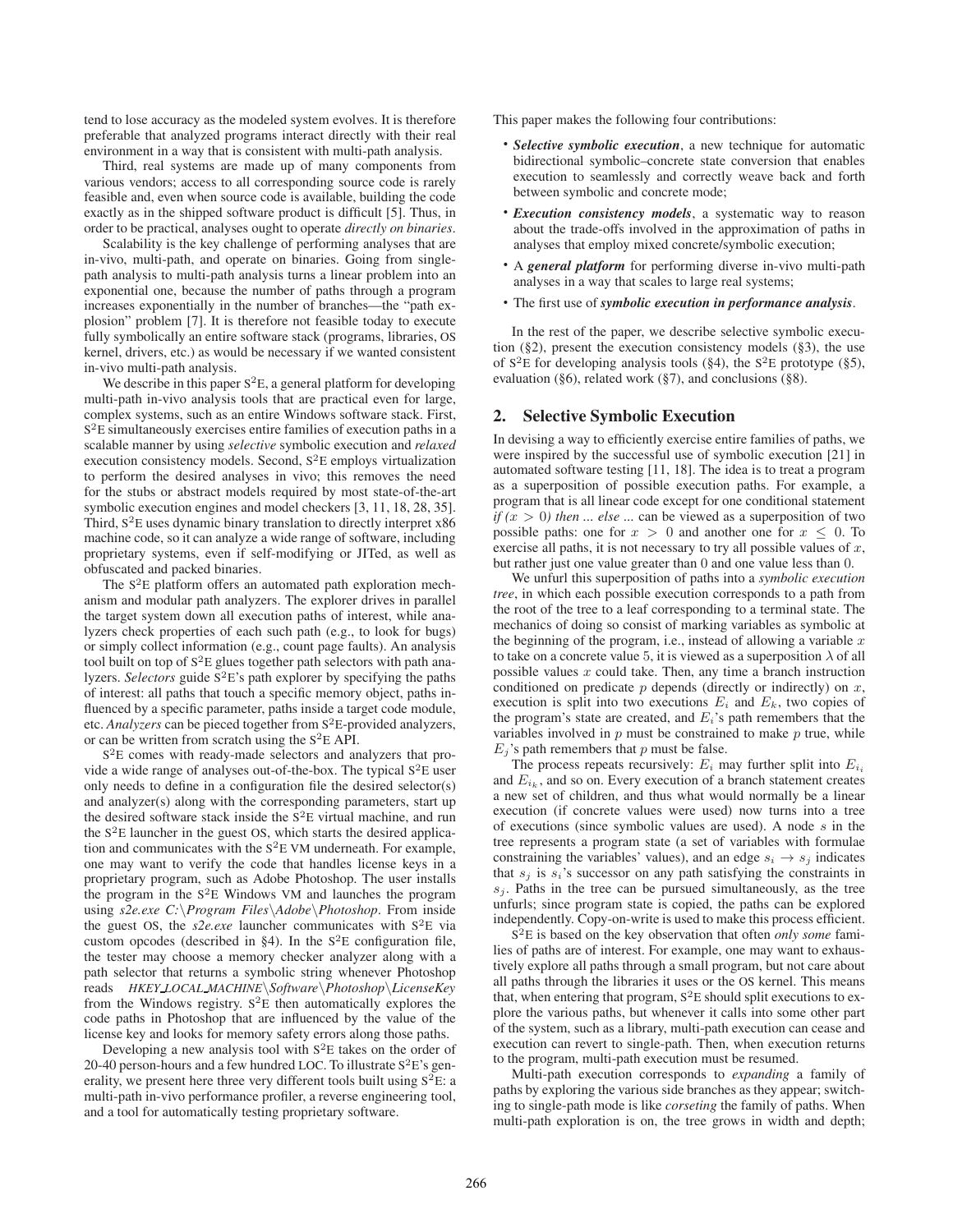when off, the tree only grows in depth. It is for this reason that we think of S <sup>2</sup>E's multi-path exploration as being *elastic*. S <sup>2</sup>E turns multi-path off whenever possible, to trim the execution tree so as to only include paths that are of interest for the target analysis.

S<sup>2</sup>E's elasticity of multi-path exploration is key in being able to perform in-vivo multi-path exploration of programs inside complex systems, like Windows. By combining elasticity with virtualization, S <sup>2</sup>E offers the illusion of symbolically executing a full software stack, while actually executing symbolically only select components. In particular, by concretely (i.e., non-symbolically) executing libraries and the OS kernel, S <sup>2</sup>E allows a program's paths to be explored efficiently without having to model its surrounding environment. We refer to this as *selective symbolic execution*.

Interleaving of symbolic execution phases with concrete phases must be done carefully, to preserve the meaningfulness of the explored execution. For example, say we wish to analyze a program P in multi-path (symbolic) mode, but none of its libraries  $L_i$ are to be explored symbolically. If  $P$  has a symbolic variable  $n$ and calls strncpy (dst, src, n) in  $L_k$ ,  $S^2E$  must convert n to some concrete value and invoke strncpy with that value. This is straightforward: solve the current path constraints with a constraint solver and get some legal value for  $n$  (say  $n=5$ ) and call strncpy. But what happens to n after strncpy returns? Variable *dst* will contain  $n=5$  bytes, whereas n prior to the call was symbolic—can n still be treated symbolically? The answer is yes, if done carefully.

In S<sup>2</sup>E, when a symbolic value is converted to concrete  $(n: \lambda \rightarrow$ 5), the family of executions is corseted. When a concrete value is converted to symbolic  $(n : 5 \rightarrow \lambda)$ , the execution family is allowed to expand. The process of doing this back and forth is governed by the rules of an execution consistency model (§3). For the above example, one might require that  $n$  be constrained to value  $5$  in all executions following the return from strncpy. However, doing so may exclude a large number of paths from the analysis. In §3, we describe systematic and safe relaxations of execution consistency.

We now describe the mechanics of switching back and forth between multi-path (symbolic) and single-path (concrete) execution in a way that execution stays consistent. We know of no symbolic execution engine that has the machinery for efficiently and flexibly crossing the symbolic/concrete boundary both back and forth.

Fig. 1 provides a simplified example of using S<sup>2</sup>E: an application *app* uses a library *lib* on top of an OS *kernel*. The target analysis requires to symbolically execute *lib*, but not *app* or *kernel*. Function *appFn* in the application calls a library function *libFn*, which eventually invokes a system call *sysFn*. Once *sysFn* returns, *libFn* does some further processing and returns to *appFn*. When execution crosses into the symbolic domain (shaded) from the concrete domain (white), the execution tree (right side of Fig. 1) expands. When execution returns to the concrete domain, the execution tree is corseted and does not add any new paths, until execution returns to the symbolic domain. Some paths may terminate earlier than others (e.g., due to a crash or a successful return) and not split further.

We now describe the two directions in which execution can cross the concrete/symbolic boundary.

#### 2.1 Concrete  $\rightarrow$  Symbolic Transition

When *appFn* calls *libFn*, it does so by using concrete arguments; the simplest conversion is to use an S <sup>2</sup>E selector to change the concrete arguments into symbolic ones, e.g., instead of *libFn(10)* call *libFn(* $\lambda$ *)*. One can additionally opt to constrain  $\lambda$ , e.g.,  $\lambda \leq 15$ .

Once this transition occurs, S <sup>2</sup>E executes *libFn* symbolically using the (potentially constrained) argument(s) and simultaneously executes *libFn* with the original concrete argument(s) as well. Once exploration of *libFn* completes, S <sup>2</sup>E returns to *appFn* the concrete return value resulting from the concrete execution, but *libFn* will have been explored symbolically as well. In this way, the execution



Figure 1: Multi-path/single-path execution: three different modules (left) and the resulting execution tree (right). Shaded areas represent the multipath (symbolic) execution domain, while the white areas are single-path.

of *app* is consistent, while at the same time S <sup>2</sup>E exposes to the analyzer plugins those paths in *lib* that are rooted at *libFn*. The concrete domain is unaware of *libFn* being executed in multi-path mode. All paths execute independently, and it is up to the  $S^2E$ analyzer plugins to decide whether, besides observing the concrete path, to also look at the symbolic paths.

#### 2.2 Symbolic  $\rightarrow$  Concrete Transition

Dealing with the *libFn*→*sysFn* call is more complicated. Say *libFn* has the code shown in Fig. 2, and was called with an unconstrained symbolic value  $x \in (-\infty, +\infty)$ . At the first *if* branch instruction, execution forks into one path along which  $x \in (-\infty, 5)$  and another path where  $x \in [5, +\infty)$ . These are referred to as *path*  $constraints$ , as they constrain the values that  $x$  can take on that path. Along the then-branch, a call to  $sysFn(x)$  must be made. This requires x to be concretized, since *sysFn* is in the concrete domain. Thus,  $S^2$ E chooses a value, say  $x = 4$ , that is consistent with the  $x \in (-\infty, 5)$  constraint and performs the *sysFn(4)* call.



Figure 2: The *libFn* function makes a system call *sysFn*.

Note that S <sup>2</sup>E actually employs *lazy concretization*: it converts the value of  $x$  from symbolic to concrete on-demand, only when the concretely running code *branches* on x. This is an important optimization when doing in-vivo symbolic execution, because much data can be carried through the layers of the software stack without conversion. For example, when a program writes a buffer of symbolic data to the filesystem, there are usually no branches in the kernel or the disk device driver that depend on this data, so the buffer can pass through unconcretized and be written in symbolic form to the virtual disk, from where it will eventually be read back in its symbolic form. For the sake of clarity, we will assume in the remainder of this section eager (non-lazy) concretization.

Once *sysFn* completes, execution returns to *libFn* in the symbolic domain, and the path constraints must be updated to reflect that now  $x = 4$ . This is not only because x has been concretized, but also because *sysFn*'s return value is correct only under this constraint (i.e., all computation in *sysFn* was done assuming  $x = 4$ ). Furthermore, *sysFn* may also have had side effects that are equally intimately tied to the  $x = 4$  constraint. With this constraint, execution of *libFn* can continue, and correctness is fully preserved.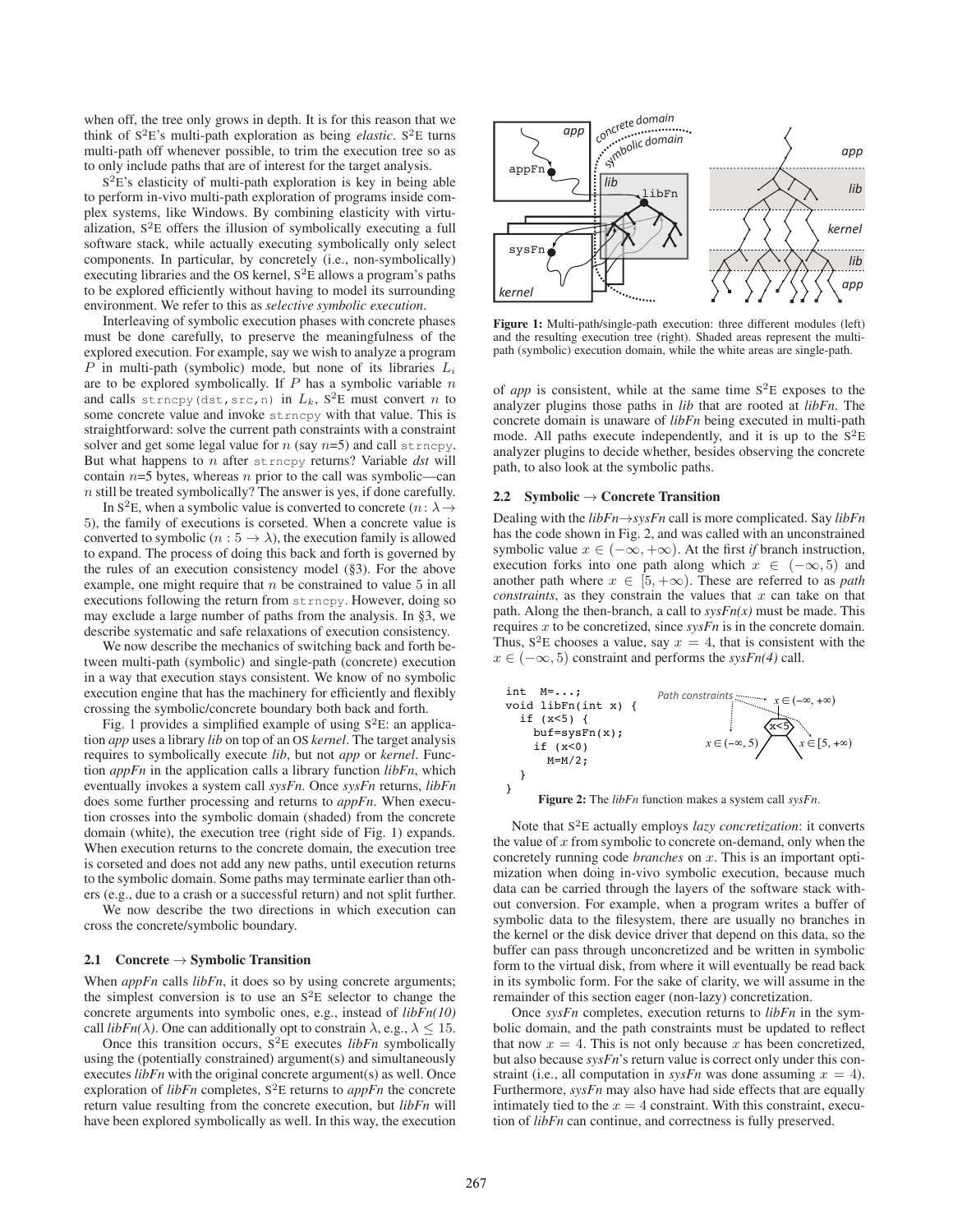The problem, however, is that this constraint corsets the family of *future* paths that can be explored from this point on: x can no longer take all values in  $(-\infty, 5)$  so, if subsequently there is a branch of the form  $if (x < 0)$  ..., the then-branch will no longer be feasible due to the added  $x = 4$  constraint. This is referred to as "overconstraining": the constraint is not introduced by features of  $libFn$ 's code, but rather as a result of concretizing  $x$  to call into the concrete domain. We think of  $x = 4$  as a soft constraint imposed by the symbolic/concrete boundary, while  $x \in (-\infty, 5)$ is a hard constraint imposed by *libFn*'s code. Whenever a branch in the symbolic domain is disabled because of a soft constraint, it is possible to go back in the execution tree and pick another value for the soft constraint that would enable that branch. As will be explained later, S <sup>2</sup>E can track branch conditions in the concrete domain, which helps redo the call in a way that re-enables subsequent branches.

The "overconstraining" problem has two components: (a) the loss of paths that results directly from the concretization of  $x$ , and (b) the loss of paths that results indirectly via the constrained return value and side effects. Due to the fact that S <sup>2</sup>E implements VM state in a way that is shared between the concrete and symbolic domain (more details in §5), return values and side effects can be treated using identical mechanisms. We now discuss how the constraints are handled under different consistency models.

# 3. Execution Consistency Models

The traditional assumption about system execution is that the state at any point in time is consistent, i.e., there exists a feasible path from the start state to the current state. However, there are many analyses for which this assumption is unnecessarily strong, and the cost of providing such consistency during multi-path exploration is often prohibitively high. E.g., when doing unit testing, one typically exercises the unit in ways that are consistent with the unit's interface, without regard to whether all those paths are indeed feasible in the integrated system. This is both because testing the entire system in a way that exercises all paths through the unit is too expensive, and because exercising the unit as described above offers higher confidence in its correctness in the face of future use.

S<sup>2</sup>E aims to be a general platform for system analyses, so it provides several levels of execution consistency, to enable users to make the right trade-offs. In this section, we take a first step toward systematically defining alternate execution consistency models (§3.1), after which we explain how these different models dictate the conversions applied upon transition between the analyzed unit and environment (§3.2). In §3.3 we survey some of the ways in which consistency models are implemented in other analysis tools.

## 3.1 Model Definitions

The key distinction between execution consistency models is which execution paths are admissible under that model. Choosing an appropriate consistency model is a trade-off between how "realistic" the admitted paths are vs. the cost of enforcing the required model. The appropriateness of the trade-off is determined by the nature of the analysis, i.e., by how the feasibility of different paths affects completeness and soundness of the analysis.

In this section we use the term *system* to denote the complete software system under analysis, including the application programs, libraries, and the operating system. We use the term *unit* to denote the part of the system that is to be analyzed. A unit could encompass different parts of multiple programs, libraries, or even parts the operating system itself. We use the term *environment* to denote everything in the system except the unit. Informally, the system is the union of the environment and the target unit of interest.

When defining a model, we think in terms of which paths it included vs. excludes. Following the circle diagram on the right, an execution path can be *statically feasible*, in the sense that there exists a path in the control flow graph (CFG) corresponding to the execution in question. A subset of the statically feasible paths are *locally feasible* in the unit,



in the sense that the execution is consistent with both the CFG and with the restrictions on control flow imposed by the data-related constraints within the unit. Finally, a subset of locally feasible paths is *globally feasible*, in the sense that their execution is additionally consistent with control flow restrictions imposed by data-related constraints in the environment. Observing only the code executing in the unit, with no knowledge of code in the environment, it is impossible to tell apart locally feasible from globally feasible paths.

We say that a model is *complete* if every path through the unit, that corresponds to some globally feasible path through the system, will eventually be discovered by exploration done under that model. A model is *consistent* if, for every path through the unit admissible by the model, there exists a corresponding globally-feasible path through the system (i.e., the system can run concretely that way).

We now define several points that we consider of particular interest in the space of possible consistency models, progressing from strongest to weakest consistency. They are summarized in Fig. 3 using a "feasibility circles" representation. Their completeness and consistency are summarized in Table 1. We invite the reader to follow Fig. 3 while reading this section.

|    |                                    | <b>Model Consistency Completeness</b> | <b>Use Case</b>                                                                                                                            |
|----|------------------------------------|---------------------------------------|--------------------------------------------------------------------------------------------------------------------------------------------|
|    | SC-CE consistent                   | incomplete                            | Single-path profiling/testing of units                                                                                                     |
|    |                                    |                                       | having a limited number of paths                                                                                                           |
|    | SC-UE consistent                   | incomplete                            | Analysis of units that generate hard-                                                                                                      |
|    |                                    |                                       | to-solve constraints (e.g., cryptogra-<br>phy)                                                                                             |
|    | SC-SE consistent                   | complete                              | Sound and complete verification<br>without false positives/negatives,<br>testing of tightly-coupled systems<br>with fuzzy unit boundaries. |
| LC | locally con-lincomplete<br>sistent |                                       | Testing and profiling while avoiding<br>false positives in the unit                                                                        |
|    | RC-OC inconsistent complete        |                                       | Reverse engineering: extract consis-<br>tent path segments                                                                                 |
|    | RC-CC inconsistent complete        |                                       | Quick traversal of the CFG for dy-<br>namic disassembly of a binary                                                                        |

Table 1:  $S^2E$  consistency models: completeness, consistency and use cases. Each use case is assigned to the weakest model it can be accomplished with.

# 3.1.1 Strict Consistency (SC)

The strongest form of consistency is one that admits only the globally consistent paths. For example, the concrete execution of a program always obeys the strict consistency (SC) model. Moreover, every path admitted under the SC model can be mapped to a certain concrete execution of the system starting with certain concrete inputs. Sound analyses produce no false positives under SC.

We define three subcategories of SC based on what information is taken into account when exploring new paths.

*Strictly-Consistent Concrete Execution (SC-CE)* Under the SC-CE model, the entire system is treated as a black box: no internal information is used to explore new paths. The only explored paths are the paths that the system follows when executed with the sample input provided by the analysis. New paths can only be explored by blindly guessing new inputs. Classic fuzzing (random input testing) falls under this model.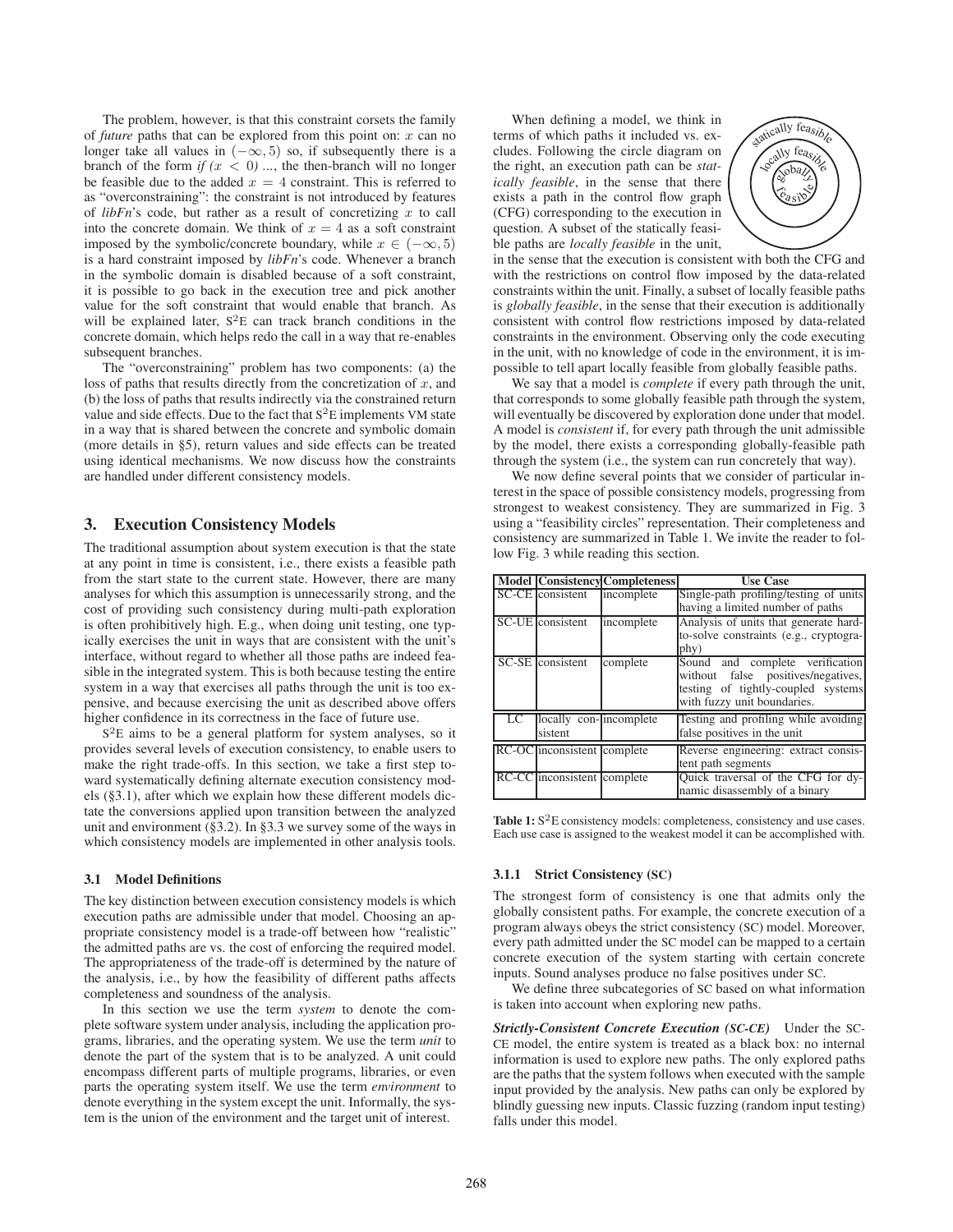

Figure 3: Different execution consistency models cover different sets of feasible paths. The SC-CE model corresponds to the concrete execution. The SC-UE and SC-SE models are obtained from the previous ones by using increasingly more information about the system execution to explore new states. The LC, RC-OC and RC-CC models are obtained through progressive relaxation of constraints.

*Strictly-Consistent Unit-level Execution (SC-UE)* Under the SC-UE model, an exploration engine is allowed to gather and use information internal to the unit (e.g., by collecting path constraints while executing the unit). The environment is still treated as a black box, i.e., path constraints generated by environment code are not tracked. Not every globally feasible path can be found with such partial information (e.g., paths that are enabled by branches in the environment can be missed). However, the exploration engine saves time by not having to analyze the environment, which is typically orders of magnitude larger than the unit.

This model is widely used by symbolic and concolic execution tools [11, 12, 18]. Such tools usually instrument only the program but not the operating system code (sometimes such tools replace parts of the OS by models, effectively adding a simplified version of it as a part of the program). Whenever such tools see a call to the OS, they execute the call uninstrumented, selecting some concrete arguments for the call. Such "blind" selection of concrete arguments might cause some paths through the unit to be missed (e.g., paths that are enabled only be specific values of the arguments).

*Strictly-Consistent System-level Execution (SC-SE)* Under the SC-SE model, an exploration engine gathers and uses information about all parts of the system, to explore new paths through the unit. Such exploration is not only sound but also complete, provided that the engine can solve all constraints it encounters. In other words, every path through the unit that is possible under a concrete execution of the system will be eventually found by SC-SE exploration, making SC-SE the only model that is both strict and complete.

However, the implementation of SC-SE is limited by the path explosion problem: the number of globally feasible paths is roughly exponential in the size of the whole system. As the environment is typically orders of magnitude larger than the unit, including its code in the analysis offers an unfavorable trade-off given today's technology.

#### 3.1.2 Local Consistency (LC)

The local consistency (LC) model aims to combine the performance advantages of the SC-UE model with the completeness advantages of the SC-SE model. The idea behind LC is to replace the results of executing selected parts of the environment with symbolic values that represent any possible valid result of the execution.

For example, when a program calls the write(fd, buf, count) function of a POSIX OS, the function can return any integer value between -1 and count, depending on the state of the system. The exploration engine can discard the actual value returned by the system and treat it as a symbolic integer between -1 and count. This allows exploring all paths through the program, enabled by different return values of the write function, without having to find concrete inputs to the overall system that would enable those paths. This however introduces global inconsistency into the system, because in no concrete execution is it possible, for instance, that count bytes be written to the file yet the write function return 0. However, unless the program explicitly checks the file (e.g., by reading its content), this inconsistency can never lead to any locally infeasible paths.

More precisely, the LC model allows the exploration engine to introduce inconsistencies into the environment, while keeping the state of the unit internally consistent. However, the exploration engine must track the propagation of the inconsistencies inside the environment and abort a path as soon as these inconsistencies influence the internal state of the unit on that path.

This keeps the internal state of the unit internally consistent on all explored paths: for each explored path, there exists some concrete execution of the system that would lead to exactly the same internal state of the unit along that path—except the engine does not need to incur the cost of actually finding that path. Consequently, any sound analysis that takes into account only the internal state of the unit produces no false positives under the LC model. For this reason, we call the LC model "locally consistent".

The set of paths explored by such a strategy corresponds to the set of locally feasible paths, as defined earlier. However, some paths could be aborted before completion, or even be missed completely, due to the propagation of inconsistency. This means that the LC model is not complete. In practice, the less coupled the unit is to the environment, the fewer paths are aborted or missed.

Technically speaking, the LC model is inconsistent, thus it ought to be a sub-model of the RC model, described next. However, since the LC model is equivalent to a SC model for a large class of analyses, we devoted to it an independent category.

### 3.1.3 Relaxed Consistency (RC)

Admitting locally infeasible paths in the analysis (or, equivalently, allowing the internal state of the unit to be inconsistent) makes most analyses prone to false positives because some of the paths they operate on are globally infeasible. This might be acceptable if the analysis is itself unsound anyway, or if the analysis only relies on a subset of the state that could be kept consistent (similar to the LC model, but here the subset of the state can be different from the state of the unit).

We loosely define relaxed consistency (RC) to admit every path through the program, even those that are not allowed by the SC and LC models. The RC model is therefore inconsistent by definition.

In theory, as the RC model enables more paths, it should slow down the exploration. This can be mitigated, however, by decreasing the precision of the analysis. Another possibility is to limit the impact of this problem by enabling only certain infeasible paths and aborting these paths early on. These infeasible paths allow the engine to effectively bypass large parts of the system that would otherwise be difficult to analyze, letting the engine to reach specific code of interest much faster.

We distinguish two subcategories of the RC model that we found useful in practice.

*Overapproximate Consistency (RC-OC)* In the RC-OC model, the exploration engine is allowed to ignore both the values produced by selected parts of the environment and the constraints that are always imposed on these values by the environment. Whenever the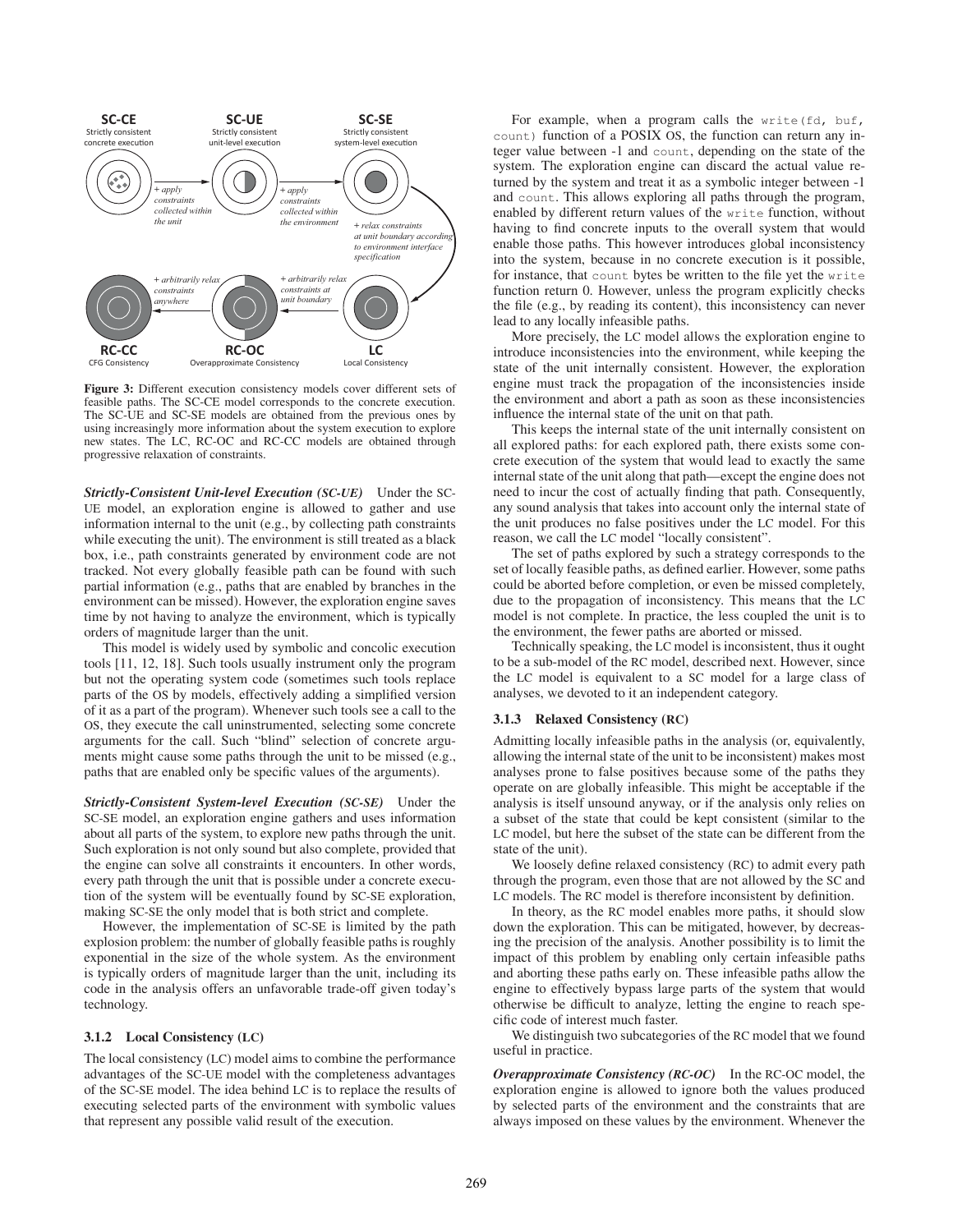unit invokes these parts, the engine discards the actual return values and treats them as being completely arbitrary, even if this breaks the API contracts between the environment and the unit. Being strictly weaker than the SC-SE model, though using the same information to explore new paths, the RC-OC model is complete, but obviously not consistent.

The RC-OC model is useful, for example, for reverse engineering. It explores and allows to reverse engineer all the behaviors of the unit that are possible under a valid environment, plus some extra behaviors that are possible only when the environment behaves unexpectedly. For instance, if reverse engineering a device driver, the RC-OC model allows the hardware to return symbolic values; in this way, the resulting reverse engineered paths include some of those that correspond to allegedly impossible hardware behaviors. This makes the reverse engineering only more precise as it also reverse engineers the reactions of the original code to the unexpected behavior of the environment [13].

*CFG Consistency (RC-CC)* In the RC-CC model, the exploration engine is allowed to change any part of the system state as long as the explored paths remain feasible in the control flow graph of the unit. This roughly corresponds to the consistency provided by static program analyzers that are dataflow-insensitive and analyze completely unconstrained paths. Being strictly weaker than the SC-SE model, though using the same information to explore new paths, the RC-CC model is complete.

The RC-CC model is useful for disassembly of obfuscated and/or encrypted code: the engine can let the code decrypt itself while running in LC mode, in order to ensure the correctness of decryption. Then, the engine switches to the RC-CC model to reach high coverage of the decrypted code and disassemble as much of it as possible.

#### 3.2 Implementing Consistency Models

We now explain how the consistency models can be implemented by a selective symbolic execution engine (SSE), namely the specifics of symbolic  $\leftrightarrow$  concrete conversion as execution goes from the unit to the environment and then back again.

We illustrate the different implementations with the case of a kernel-mode device driver (Fig. 4). The driver reads and writes from/to hardware I/O ports and calls the write usb function, which is implemented in a kernel-mode USB library, as well as alloc, implemented by the kernel itself.



Figure 4: Example of a "unit" (device driver) interacting with the "environment" (kernel-mode library and OS kernel itself).

#### 3.2.1 Implementing Strict Consistency (SC)

*Strictly-Consistent Concrete Execution (SC-CE)* For this model, an SSE allows only concrete input to enter the system. This leads to executing a single path through the unit and the environment. The SSE can execute the whole system natively without having to track or solve any constraints, because there is no symbolic data.

*Strictly-Consistent Unit-level Execution (SC-UE)* To implement this model, the SSE converts all symbolic data to concrete values when the unit calls the environment. The conversion is consistent with the current set of path constraints. No other conversion is performed. The environment is treated as a black box, and no symbolic data can flow into it.

In the example of Fig. 4, the SSE concretizes the content of packet pkt when calling write usb and, from there on, this soft constraint (see §2.2) is treated as a hard constraint on the content of pkt. The resulting paths trough the driver are globally feasible paths, but exploration is not complete, because treating the constraint as hard can curtail globally feasible paths during the exploration of the driver (e.g., paths that depend on the packet type).

*Strictly-Consistent System-level Execution (SC-SE)* Under SC-SE, the SSE lets symbolic data cross the unit/environment boundary. As a result, the entire system is executed symbolically, while preserving global execution consistency.

Consider the write usb function: This function gets its input from the USB host controller. Under strict consistency, the USB host controller (being "outside the system") can return a symbolic value, which in turn propagates through the USB library, eventually causing usb ready to return a symbolic value as well.

State explosion caused by large environments can make SC-SE hard to use in practice. The paths that go through the environment can outnumber those that go through the unit of interest, possibly delaying useful exploration. An SSE can heuristically prioritize the paths to explore, or employ *incremental symbolic execution*, which executes parts of the environment as much as necessary to discover interesting paths in the unit quicker. We describe this next.

The execution of write usb proceeds as if it was executed symbolically, but only one globally feasible path is pursued in a depth-first manner, while all other the forked paths are stored in a wait list. This simulates a concrete, single-path execution through a symbolically executing environment. After returning to send packet, the path being executed carries the constraints that were accumulated in the environment, and symbolic execution continues in send packet as if write usb had executed symbolically. The return value  $x$  of write usb is constrained according to the depthfirst path pursued in the USB library, and so are the side effects. If, while executing send-packet, a branch that depends on  $x$ becomes infeasible due to the constraints imposed by the call to write usb, the SSE returns to the wait list and resumes execution of a wait-listed path that, e.g., is likely to eventually execute line 9.

## 3.2.2 Implementing Local Consistency (LC)

In this model, an SSE converts concrete values generated at interface boundaries inside the environment to properly-constrained symbolic data that conforms to the interface specifications. To satisfy the definition of LC, the SSE tracks the propagation of the converted data through the system, to detect violations of LC. For this, the SSE monitors the execution of each path and signals a violation whenever any converted data is read again by the system.

For the driver in Fig. 4, SSE turns the concrete alloc's return value  $v$  into a symbolic value  $s$  constrained to equal  $v$  or to equal FAIL. The SSE also constrains  $\beta$ kt to be null in case v is FAIL, to respect the OS API contract.

For the driver, the global state can be inconsistent, since the driver explores a failure path when no failure occurred. However, this inconsistency has no effect on the execution, as long as the OS does not make assumptions about whether or not buffers are still allocated after the driver's failure. LC would have been violated had the OS read the symbolic value of pkt, e.g., if the driver stored it in an OS-specific structure.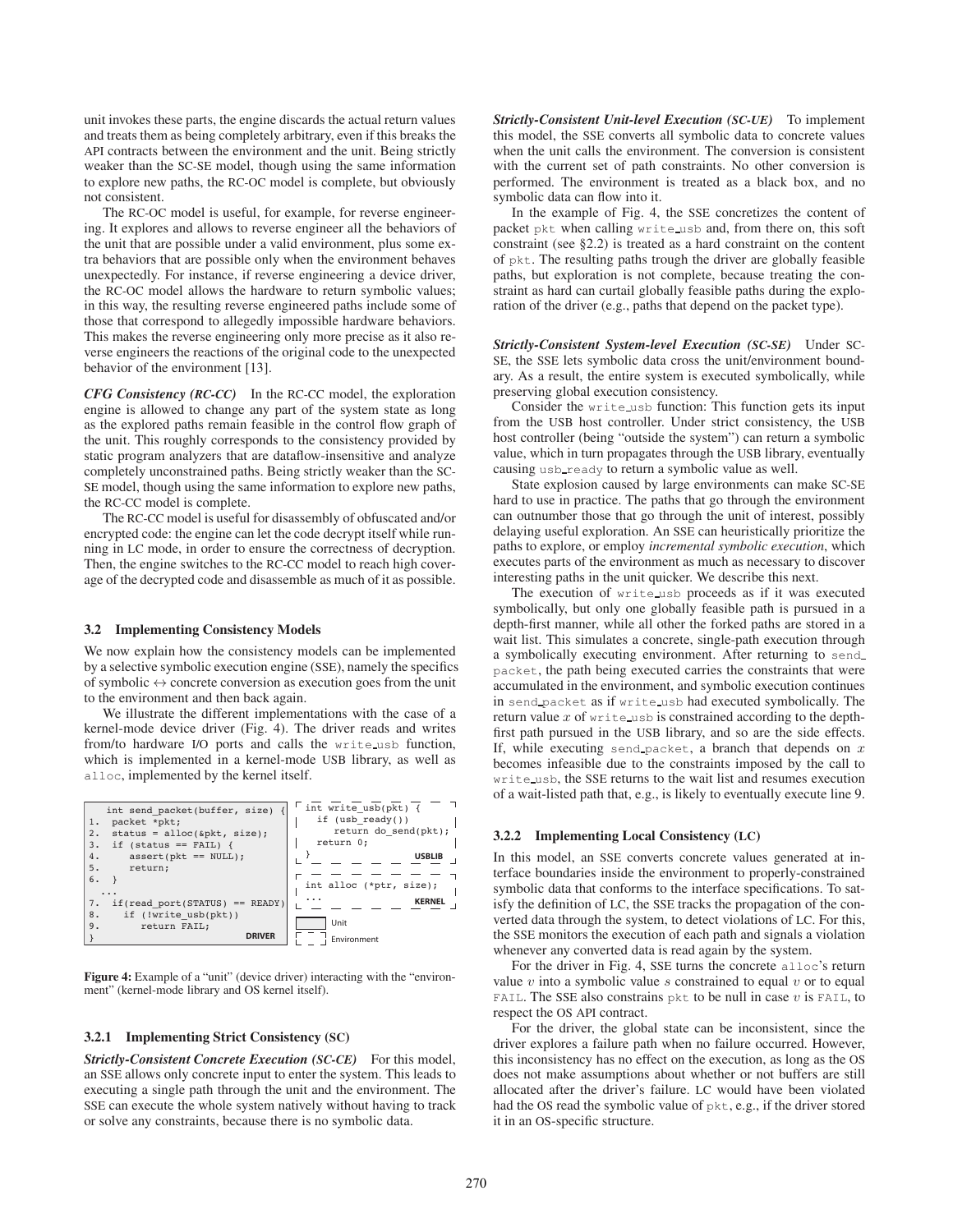#### 3.2.3 Implementing Relaxed Consistency (RC)

*Overapproximate Consistency (RC-OC)* In this model, the SSE converts concrete values at interface boundaries to unconstrained symbolic values, regardless of the interface contract. E.g., when returning from alloc, both pkt and status are marked symbolic.

This model brings completeness at the expense of substantial overapproximation. No feasible paths are ever excluded from the symbolic execution of send packet, but since pkt and status are completely unconstrained, there could be many locally infeasible paths when exploring send packet after the call to alloc.

For example, the assert on line 4 would fail, which is normally impossible, because alloc is guaranteed to set pkt to null whenever it returns FAIL. The assertion failure occurs because status is unconstrained on line 3, enabling the execution of line 4. On line 4, pkt is also unconstrained, which triggers the exploration of both outcomes of the assert statement. Under stronger consistency models, pkt must be null if status==FAIL holds.

*CFG Consistency (RC-CC)* Finally, SSE can implement RC-CC by further allowing the unconstraining of branch conditions. This enables an SSE to follow all the edges of the unit's control flow graph. This is useful in the case of a dynamic disassembler: running with stronger consistency models may leave uncovered (i.e., non-disassembled) code. Instead, RC-CC forces the disassembly of the missing code. Implementing RC-CC requires program-specific knowledge to avoid exploring non-existing edges, as in the case of an indirect jump pointing to an unconstrained memory location.

#### 3.3 Consistency Models in Existing Tools

We illustrate now the consistency models by surveying some existing tools that implement similar levels of consistency.

Most dynamic analysis tools use the SC-CE model. Examples include Valgrind [37], PIN [26], and Eraser [32]. These tools execute and analyze programs along a single path, generated by user-specified concrete input values. Being significantly faster than multi-path exploration, analyses performed by such tools are, for instance, useful to characterize or explain program behavior on a small set of developer-specified paths (i.e., test cases). However, such tools cannot provide any confidence that results of the analyses extend beyond the concretely explored paths.

Dynamic test case generation tools usually employ either the SC-UE or the SC-SE models. For example, DART [18] uses the SC-UE model. It executes the program concretely (starting with random inputs) but instruments the code to collect path constraints on each execution. DART uses these constraints to produce new concrete inputs that would drive the program along a different path on the next run. However, DART does not instrument the environment and hence cannot use information from it when generating new concrete inputs, thus missing feasible paths as indicated by SC-UE.

As another example, KLEE [11] uses either the SC-SE or a form of the SC-UE model, depending on whether the environment is modeled or not. In the former case, both the unit and the model of the environment are executed symbolically. In the latter case, whenever the unit calls the environment, KLEE executes the environment with concrete arguments. However, KLEE does not track the side effects of the environment, allowing them to propagate across otherwise independent execution paths, thus making the corresponding program states inconsistent. Because of this limitation, the implementation of the SC-UE model in KLEE is not exact.

Static analysis tools usually implement some forms of the RC model. For example, SDV [2] converts a program into a boolean form, which is an over-approximation of the original program. Consequently, every path that is feasible in the original program would be found by SDV, but it also finds additional infeasible paths.

# 4. System Analysis with  $S^2E$

S <sup>2</sup>E is a platform for rapid prototyping of custom system analyses. It offers two key interfaces: the *selection* interface, used to guide the exploration of execution paths (and thus implement arbitrary consistency models), and the *analysis* interface, used to collect events or check properties of execution paths. Both interfaces accept modular selection and analysis plugins. Underneath the covers,  $\hat{S}^2$ E consists of a customized virtual machine, a dynamic binary translator (DBT), and an embedded symbolic execution engine, as shown in Fig. 5. The DBT decides which guest machine instructions to execute natively on the physical CPU vs. which ones to execute symbolically using the embedded symbolic execution engine.

S<sup>2</sup>E provides many plugins out of the box for building custom analysis tools—we describe these plugins in §4.1. One can also extend  $S^2E$  with new plugins, using  $S^2E$ 's developer API (§4.2).

#### 4.1 User Interface

Path Selection: The first step in using  $S^2E$  is deciding on a policy for which part of a program to execute in multi-path (symbolic) mode vs. single-path (concrete) mode; this policy is encoded in a selector. S <sup>2</sup>E provides a default set of selectors for the most common types of selection. They fall into three categories:

*Data-based selection* provides a way to expand an execution path into a multi-path execution by introducing symbolic values into the system—any time S <sup>2</sup>E encounters a branch predicate involving a symbolic value, it will fork the execution. Symbolic data can enter the program from various sources, and S<sup>2</sup>E provides a selector for each: *CommandLine* for symbolic command-line arguments, *Environment* for environment variables, *MSWinRegistry* for Microsoft Windows-specific registry entries, etc.

Often it is useful to introduce a symbolic value at an internal interface. For example, say a server program calls a library function libFn(x) almost always with  $x = 10$ , but may call it with  $x < 10$ in strange corner cases that are hard to induce via external workloads. The developer might therefore be interested in exploring the behavior of lib<sub>Fn</sub> for all values  $0 \leq x \leq 10$ . For such analyses, we provide an *Annotation* plugin, which allows direct injection of custom-constrained symbolic values anywhere they are needed.

*Code-based selection* enables/disables multi-path execution depending on whether the program counter is or not within a target code area; e.g., one might focus cache profiling on a web browser's SSL code, to see if it is vulnerable to side channel attacks. The *CodeSelector* plugin takes the name of the target program, library, driver, etc. and a list of program counter ranges. Each such range can be an inclusion or an exclusion range, indicating that code within that range should be explored in multi-path mode or singlepath mode, respectively. *CodeSelector* is typically used in conjunction with data-based selectors to constrain the data-selected multipath execution to within only code of interest.

*Priority-based selection* is used to define the order in which paths are explored within the family of paths defined with databased and code-based selectors. S <sup>2</sup>E includes some obvious choices, such as *Random*, *DepthFirst*, and *BreadthFirst*. The *MaxCoverage* selector works in conjunction with coverage analyzers to heuristically select paths that maximize coverage. The *PathKiller* selector monitors the executed program and deletes paths that are determined to no longer be of interest to the analysis. For example, paths can be killed if a fixed sequence of program counters repeats more than  $n$  times; this avoids getting stuck in polling loops.

Path Analysis: Once the selectors define a family of paths, S<sup>2</sup>E executes these paths and exposes each one of them to the analyzer plugins. One class of analyzers are bug finders, such as *DataRaceDetector* and *MemoryChecker*, which look for the corresponding bug conditions and output an executable execution trace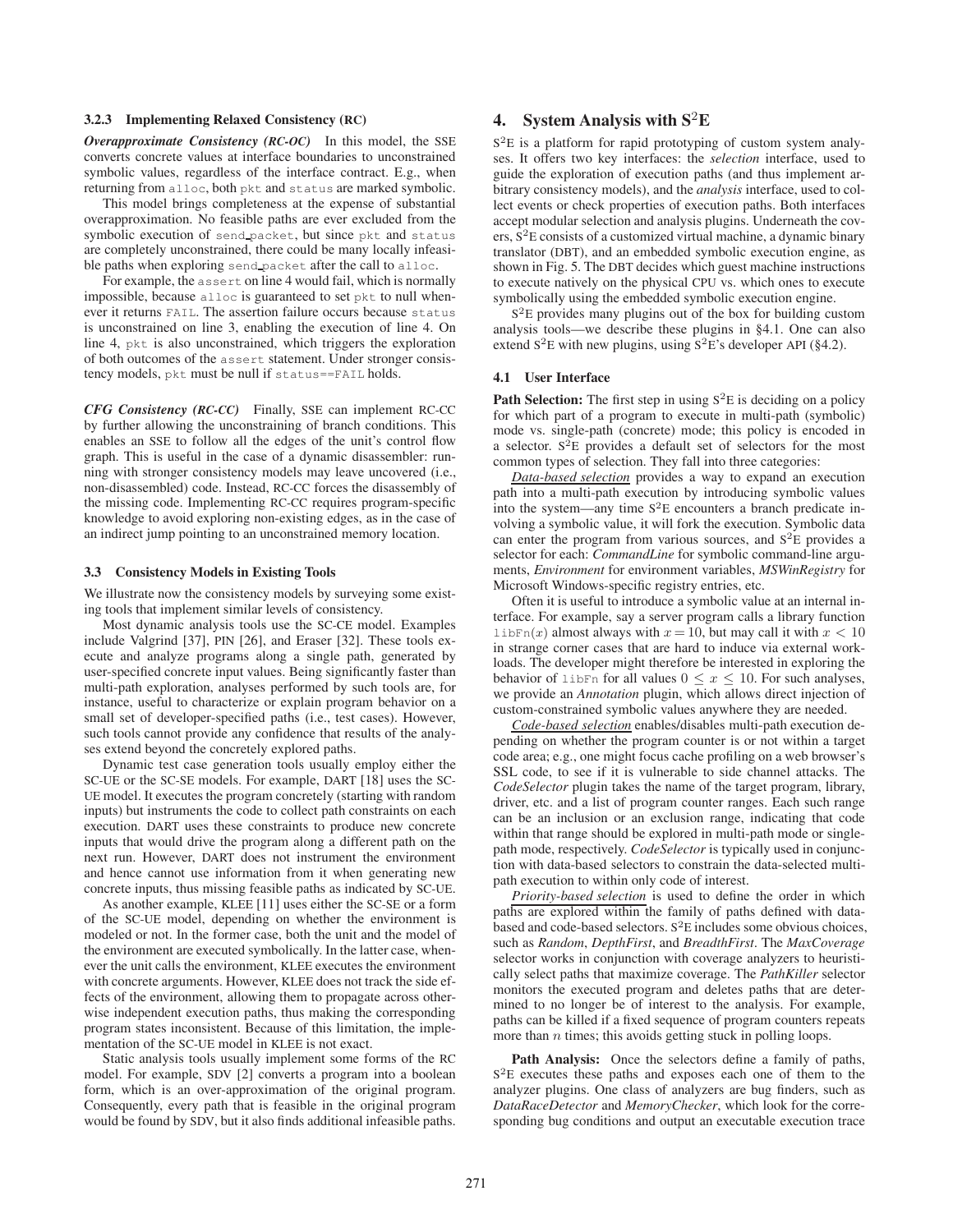| onInstrTranslation | DBT is about to translate a machine instruction |
|--------------------|-------------------------------------------------|
| onInstrExecution   | VM is about to execute an instruction           |
| onExecutionFork    | $S2E$ is about to fork execution                |
| onException        | The VM interrupt pin has been asserted          |
| onMemoryAccess     | VM is about to execute a memory access          |

**Table 2:** Core events exported by the  $S^2E$  platform.

| multiPathOn/Off()         | turn on/off multi-path execution               |
|---------------------------|------------------------------------------------|
| readMem( <i>addr</i> )    | read contents of memory at address <i>addr</i> |
| writeReg( $reg$ , $val$ ) | write <i>val</i> (symbolic or concrete) to reg |
| getCurTransBlock()        | currently executing code block from DBT        |
| raiseInterrupt $(irq)$    | assert the interrupt line for <i>irg</i>       |

Table 3: Subset of the *ExecState* object's interface.

every time they encounter a bug. Another type of analyzer is *ExecutionTracer*, which selectively records the instructions executed along a path, along with the memory accesses, register values, and hardware I/O. It can be used to measure coverage with offline tools. Finally, the *PerformanceProfile* analyzer counts cache misses, TLB misses, and page faults incurred along each path—this can be used to obtain a performance envelope of an application, and we describe it in more detail in the evaluation section (§6).

While most plugins are OS-agnostic, S <sup>2</sup>E comes with a set of analyzers that expose Windows-specific events using undocumented interfaces or other hacks. For example, the *WinDriverMon* analyzer parses OS-private data structures and notifies other plugins when the Windows kernel loads a driver. The *WinBugCheck* plugin catches "blue screen of death" events and kernel hangs.

#### 4.2 Developer Interface

We now describe the interface that can be used to write new plugins or to extend the default plugins described above. Both selectors and analyzers use the same interface; the only distinction between selectors and analyzers is that selectors influence the execution of the program, whereas analyzers are passive observers. S <sup>2</sup>E also allows writing of plugins that arbitrarily modify the execution state.

S <sup>2</sup>E has a modular plugin architecture, in which plugins communicate via events in a publish/subscribe fashion. S<sup>2</sup>E events are generated either by the  $S^2E$  platform or by other plugins. To register for a class of events, a plugin invokes *onEventX(callbackPtr)*. An event callback is invoked every time *EventX* occurs. Callbacks have different parameters, depending on the type of event.

Table 2 shows the *core events* exported by S<sup>2</sup>E that arise from regular code translation and execution. We chose these core events because they correspond to the lowest possible level of abstraction of execution: instruction translation, execution, memory accesses, and state forking. It is possible to build any state manipulation and analysis on top of them, as we will show in the evaluation.

The ExecState object captures the current state of the entire virtual machine *along a specific path*. It is the first parameter of every event callback. *ExecState* gives plugins read/write access to the entire VM state, including the processor, VM physical memory, and virtual devices. Plugins can also toggle multi-path execution and read/write VM memory and registers (see Table 3 for a short list of API functions). A plugin can obtain the PID of the running process from the page directory base register, can read/write page tables and physical memory, can change the control flow by modifying the program counter, and so on.

For each path being explored, there exists a distinct *ExecState* object instance; when execution forks, each child execution receives its own private copy of the parent *ExecState*. Aggressive use of copy-on-write reduces the memory overhead substantially (§5).

Plugins partition their own state into per-path state (e.g., number of cache misses along a path) and global state (e.g., total number of basic blocks touched). The per-path state is stored in a *PluginState* object, which hangs off of the *ExecState* object. *PluginState* must implement a *clone* method, so that it can be cloned together with *ExecState* whenever S <sup>2</sup>E forks execution. Global plugin state can live in the plugin's own heap.

The dynamic binary translator (DBT) turns blocks of guest code into corresponding host code; for each block of code this is typically done only once. During the translation process, a plugin may be interested in marking certain instructions (e.g., function calls) for subsequent notification. It registers for *onInstrTranslation* and, when notified, it inspects the *ExecState* to see which instruction is about to be translated; if it is of interest (e.g., a CALL instruction), the plugin marks it. Whenever the VM executes a marked instruction, it raises the *onInstrExecution* event, which notifies the registered plugin. For example, the *CodeSelector* plugin is implemented as a subscriber to *onInstrTranslation* events; upon receiving an event, it marks the instruction depending on whether it is or not an entry/exit point for a code range of interest. Having the *onInstrTranslation* and *onInstrExecution* events separate leverages the fact that each instruction gets translated once, but may get executed millions of times, as in the body of a loop. For most analyses, *onInstrTranslation* ends up being raised so rarely that using it introduces no runtime overhead (e.g., catching the kernel panic handler requires instrumenting only the first instruction of that handler).

S<sup>2</sup>E opcodes are custom guest machine instructions that are directly interpreted by S <sup>2</sup>E, and they provide a communication channel that circumvents all plugins.  $S^2E$  has an extensible set of opcodes for creating symbolic values (S2SYM), enabling/disabling multi-path execution (S2ENA and S2DIS) and logging debug information (S2OUT). These give developers even finer grain control over multi-path execution and analysis; they can be injected into the target programs using tools like PIN [26]. In practice, opcodes are the easiest way to mark data symbolic and get started with S <sup>2</sup>E.

The interface presented here was sufficient for all the multi-path analyses we attempted with S <sup>2</sup>E. Selectors can enable or disable multi-path execution based on arbitrary criteria and can manipulate machine state. Analyzers can collect information about low-level hardware events all the way up to program-level events, they can probe memory to extract any information they need, and so on.

# 5.  $S^2E$  Prototype

The S <sup>2</sup>E platform prototype (Fig. 5) reuses parts of the QEMU virtual machine [4], the KLEE symbolic execution engine [11], and the LLVM tool chain [24]. To these, we added 23 KLOC of C++ code written from scratch, not including third party libraries<sup>2</sup>. We added 1 KLOC of new code to KLEE and modified 1.5 KLOC; in QEMU, we added 1.5 KLOC of new code and modified 3.5 KLOC of existing code. S <sup>2</sup>E currently runs on MacOS X, Windows, and Linux, it can execute any guest OS that runs on x86, and can be easily extended to other CPU architectures, like ARM or PowerPC. S <sup>2</sup>E can be downloaded from http://s2e.epfl.ch.

S <sup>2</sup>E explores paths by running the target system in a virtual machine and selectively executing small parts of it symbolically. Depending on which paths are desired, some of the system's machine instructions are dynamically translated within the VM into an intermediate representation suitable for symbolic execution, while the rest are translated to the host instruction set. Underneath the covers, S <sup>2</sup>E transparently converts data back and forth as execution weaves between the symbolic and concrete domains, so as to offer the illusion that the full system (OS, libraries, applications, etc.) is executing in multi-path mode.

S <sup>2</sup>E mixes concrete with symbolic execution in the same path by using a representation of machine state that is shared between the VM and the embedded symbolic execution engine. S <sup>2</sup>E shares the

<sup>2</sup> All reported LOC measurements were obtained with SLOCCount [38].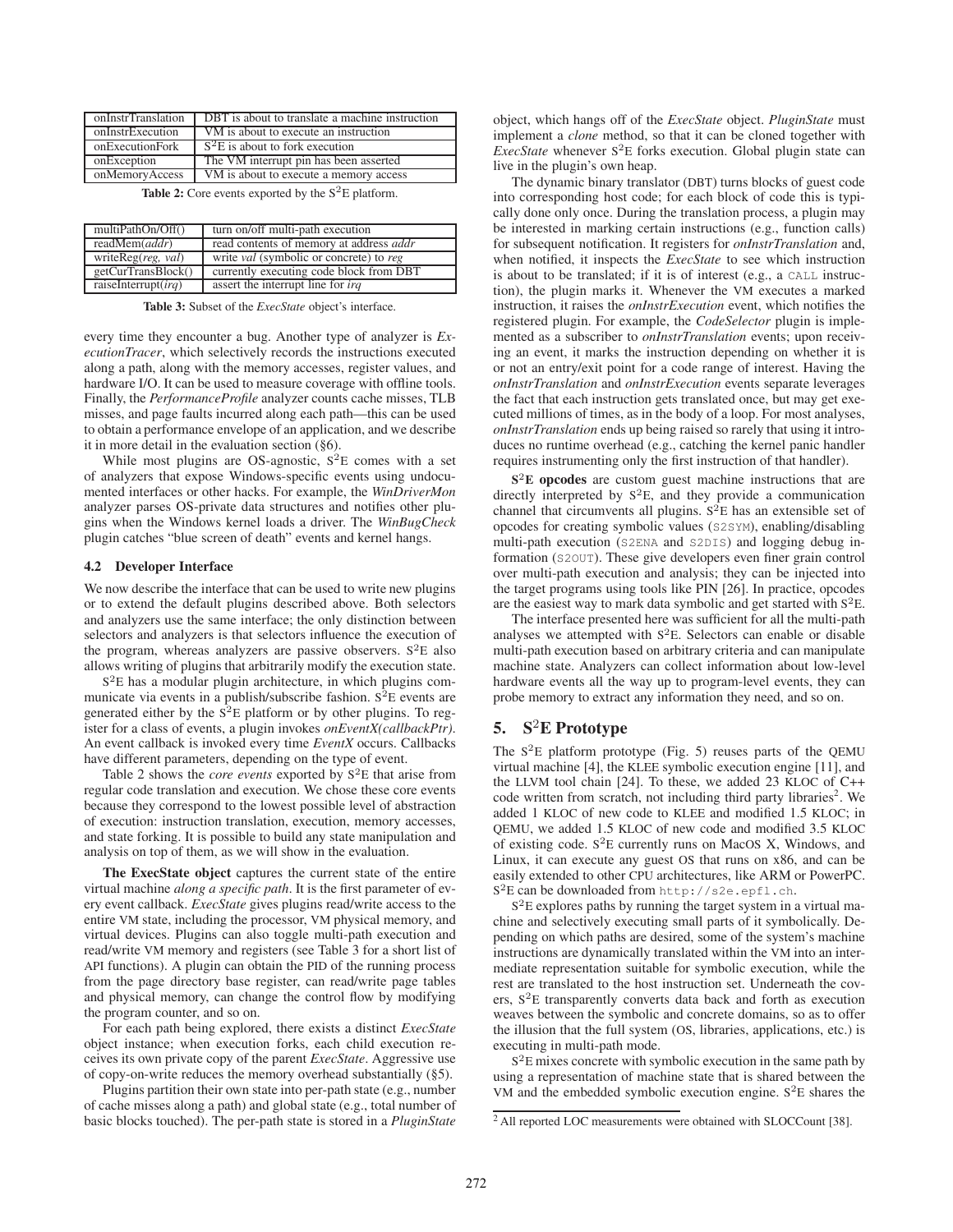

Figure 5:  $S^2E$  architecture.

state by redirecting reads and writes from QEMU and KLEE to the common machine state—VM physical memory, virtual CPU state, and virtual device state. In this way, S <sup>2</sup>E provides distinct copies of the entire machine state to distinct paths and can transparently convert data between concrete and symbolic. S <sup>2</sup>E reduces the memory footprint of all these states using copy-on-write optimizations.

In order to achieve transparent interleaving of symbolic and concrete execution, we modified QEMU's DBT to translate the instructions that depend on symbolic data to LLVM and dispatch them to KLEE. Most instructions, however, run natively; this is the case even in the symbolic domain, because most instructions do not operate on symbolic state. We wrote an x86-to-LLVM back-end for QEMU, so neither the guest OS nor KLEE are aware of the x86 to LLVM translation.  $S^2E$  redirects all guest physical memory accesses, including MMIO devices, to the KLEE memory state object.

Besides VM physical memory, S <sup>2</sup>E must also manage the internal state of the virtual devices when switching between execution paths. We use QEMU's snapshot mechanism to automatically save and restore virtual devices and CPU states when switching execution states. The shared representation of memory and device state between the concrete and symbolic domains enables S <sup>2</sup>E to do on-demand concretization of data that is stored as symbolic. A snapshot can range from hundreds of MBs to GBs; we use aggressive copy-on-write to transparently share common state between snapshots of physical memory and disks. Some state need not be saved—for example, we do not snapshot video memory, so all paths share the same framebuffer. As an aside, this makes for intriguing visual effects on screen: multiple erratic mouse cursors and BSODs blend chaotically, providing free entertainment to the S<sup>2</sup>E user.

Interleaved concrete/symbolic execution and copy-on-write are transparent to the guest OS, so all guest OSes can run out of the box. Sharing state between QEMU and KLEE allows the guest to have a view of the system that is consistent with the chosen execution consistency model. It also makes it easy to replay execution paths of interest, e.g., to replay a bug found by a bug-detection analyzer.

Conversion from x86 to LLVM gives rise to complex symbolic expressions. S <sup>2</sup>E sees a much lower level representation of the programs than what would be obtained by compiling source code to LLVM (as done in KLEE): it actually sees the code that simulates the execution of the original program on the target CPU architecture. Such code typically contains many bitfield operations (e.g., and, or, shift, masking to extract or set bits in the eflags register).

We therefore implemented a bitfield-theory expression simplifier to optimize these expressions. The simplifier relies on the observation that, if parts of symbolic variables are masked away by bit operations, there is an opportunity to simplify the corresponding expressions. First, the simplifier starts from the bottom of the expression (represented as a tree) and propagates information about individual bits whose value is known. If an expression has all bits known, we replace it with the constant result. Second, the simplifier propagates top-down information about bits that are ignored by the upper part of the expression—when an operator modifies only bits that are ignored later, the simplifier removes that entire operation.

Symbolic expressions can also appear in pointers (e.g., as array indices or jump tables generated by compilers for switch statements). When a memory access with a symbolic pointer occurs, S <sup>2</sup>E determines the pages referenced by the pointer, before passing their contents to the constraint solver. Alas, large page sizes can lead to exponential complexity that bottlenecks the solver, so S <sup>2</sup>E splits the memory into small pages of configurable size (e.g., 128 bytes), so that the constraint solver need not reason about large areas. In §6.2 we show how much this helps in practice.

Finally,  $S^2E$  must carefully handle time. Each system state has its own virtual time, which freezes when that state is not being run (i.e., is not in an actively explored path). Since running code symbolically is slower than native,  $S^2$ E slows down the virtual clock when symbolically executing a state. If it didn't do this, the (relatively) frequent VM timer interrupts would overwhelm execution and prevent progress. S <sup>2</sup>E also offers an opcode to completely disable interrupts for a section of code to further reduce the overhead.

# 6. Evaluation

We now answer three key questions: Is  $S^2E$  truly a general platform for running diverse analysis tools (§6.1)? Does  $S^2E$  perform these analyses with reasonable performance (§6.2)? What are the measured trade-offs involved in choosing different execution consistency models on both kernel-mode and user-mode binaries (§6.3)? Unless otherwise specified, the reported results were obtained on a  $2 \times 4$ -core Intel Xeon E5405 2GHz machine with 20 GB of RAM.

#### 6.1 Three Use Cases

First, we used S<sup>2</sup>E to build three vastly different tools: an automated tester for proprietary drivers (§6.1.1), a reverse engineering tool for binary drivers (§6.1.2), and a multi-path in-vivo performance profiler (§6.1.3). The first two use cases are complete rewrites of two systems that were built previously in an ad-hoc manner: RevNIC [13] and DDT [22]. The third use case is brand new.

One of S <sup>2</sup>E's main goals is to enable rapid prototyping of useful analysis tools. Before looking at the individual use cases, we show in Table 4 the substantial productivity advantage of using  $S^2E$ compared to writing these tools from scratch. For the tools we built, S<sup>2</sup>E engendered two orders of magnitude improvement in both development time and resulting code volume. This justifies our efforts to create general abstractions for multi-path in-vivo analyses, and to centralize them into one platform.

| <b>Use Case</b>                                 | <b>Development Time</b><br>[ person-hours ] |             | <b>Tool Complexity</b><br>[lines of code] |             |
|-------------------------------------------------|---------------------------------------------|-------------|-------------------------------------------|-------------|
|                                                 | from scratch                                | with $S^2E$ | from scratch                              | with $S^2E$ |
| Testing of proprietary<br>device drivers        | 2,400                                       | 38          | 47,000                                    | 720         |
| Reverse engineering of<br>closed-source drivers | 3,000                                       | 40          | 57,000                                    | 580         |
| Multi-path in-vivo<br>performance profiling     | n/a                                         |             | n/a                                       | 761         |

Table 4: Comparative productivity when building analysis tools from scratch (i.e., without  $S^2E$ ) vs. using  $S^2E$ . Reported LOC include only new code written or modified; any code that was reused from QEMU, KLEE, or other sources is not included. For reverse engineering, 10 KLOC of offline analysis code is used in both versions. For performance profiling, we do not know of any equivalent non- $S^2E$  tool, hence the lack of comparison.

#### 6.1.1 Automated Testing of Proprietary Device Drivers

We used  $S^2E$  to build DDT<sup>+</sup>, a tool for testing closed-source Windows device drivers. This is a reimplementation of DDT [22], an ad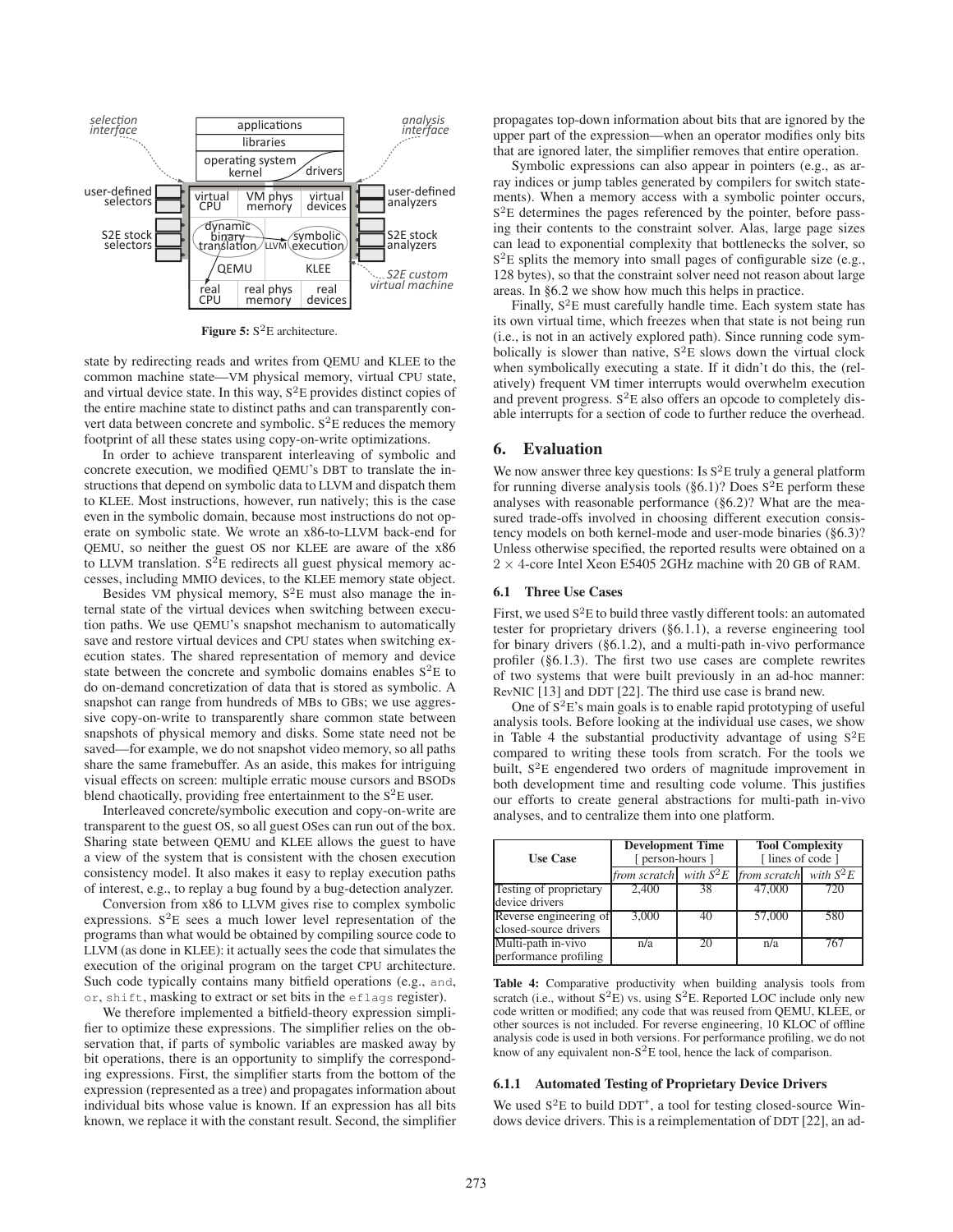hoc combination of changes to QEMU and KLEE, along with handwritten interface annotations: 35 KLOC added to QEMU, 3 KLOC added to KLEE, 2 KLOC modified in KLEE, and 7 KLOC modified in QEMU. By contrast, DDT<sup>+</sup> has 720 LOC of C++ code, which glues together several exploration and analysis plugins, and provides the necessary kernel/driver interface annotations.

DDT<sup>+</sup> combines several plugins: the *CodeSelector* plugin restricts multi-path exploration to the target driver, while the *MemoryCheck*, *DataRaceDetector*, and *WinBugCheck* analyzers look for bugs. To collect additional information about the quality of testing (e.g., coverage), we use the *ExecutionTracer* analyzer plugin. Additional checkers can be easily added. DDT<sup>+</sup> implements local consistency (LC) via interface annotations that specify where to inject symbolic values while respecting local consistency—examples of annotations appear in  $[22]$ . In the absence of annotations,  $DDT^+$ reverts to strict consistency (SC-SE), where the only symbolic input comes from hardware. None of the reported bugs are false positives, indicating the appropriateness of local consistency for bug finding.

We run DDT<sup>+</sup> on two Windows network drivers, RTL8029 and AMD PCnet. DDT<sup>+</sup> finds the same 7 bugs reported in [22], including memory leaks, segmentation faults, race conditions, and memory corruption. Of these bugs, 2 can be found when operating under SC-SE consistency; relaxation to local consistency (via annotations) helps find 5 additional bugs.  $DDT<sup>+</sup>$  takes <20 minutes to complete testing of each driver and explores thousands of paths in each one.

For each bug found,  $DDT^{+}$  outputs a crash dump, an instruction trace, a memory trace, a set of concrete inputs (e.g., registry values and hardware input) and values that where injected according to the LC model that trigger the buggy execution path.

As DDT<sup>+</sup> uses the LC model, the traces may are globally infeasible. Indeed, while it is always possible to produce concrete inputs for the system that would lead it to the same local state (i.e., to reproduce the bug) along a globally feasible path, the exploration engine does not do it in a LC model. Consequently, replaying execution traces provided by DDT<sup>+</sup> requires replaying the injection into the system that was made in accordance to the LC model. Such replaying could be done in S <sup>2</sup>E itself. Despite being only locally consistent, the replay is still useful for debugging: the execution of the driver during the replay is valid and consistant, injected correspond to the values that the kernel could have passed to the driver under different conditions.

S <sup>2</sup>E generates crash dumps readable by Microsoft WinDbg. Developers can thus inspect the crashes using their existing tools, scripts, and extensions for WinDbg. They can also compare crash dumps from different execution paths to better understand the bugs.

#### 6.1.2 Reverse Engineering of Closed-Source Drivers

We also built REV<sup>+</sup>, a tool for reverse engineering binary Windows device drivers; it is a reimplementation of RevNIC [13]. REV<sup>+</sup> takes a closed-source binary driver, traces its execution, and then feeds the traces to an offline component that reverse engineers the driver's logic and produces new device driver code that implements the exact same hardware protocol as the original driver. In principle, REV<sup>+</sup> can synthesize drivers for any OS, making it easy to port device drivers, without any vendor documentation or source code.

Adopting the S <sup>2</sup>E perspective, we cast reverse engineering as a type of behavior analysis. As in DDT<sup>+</sup>, the *CodeSelector* plugin restricts the symbolic domain to the driver's code segment. The *ExecutionTracer* plugin is configured to log the driver's executed instructions, memory and register accesses, hardware I/O, and writes them to a file. The existing RevNIC's offline analysis tool processes these traces to synthesize a new driver.

REV<sup>+</sup> uses overapproximate consistency (RC-OC). The main goal of the tracer is to merely see each basic block execute, in order to extract its logic—full path consistency is not necessary. The trace interpreter only needs fragments of paths in order to reconstruct the original control flow graph—details appear in [13]. By using RC-OC, REV<sup>+</sup> sacrifices consistency in favor of obtaining coverage fast.

|                    | <b>RevNIC</b> | REV <sup>+</sup> | Improvement |
|--------------------|---------------|------------------|-------------|
| <b>PC</b> net      | 59%           | 66%              | $+7%$       |
| RTL8029            | 82%           | 87%              | $+5\%$      |
| 91C <sub>111</sub> | 84%           | 87%              | $+3%$       |
| RTL8139            | 84%           | 86%              | $+2%$       |

Table 5: REV<sup>+</sup> obtains better coverage than RevNIC.

We run  $REV^+$  on the same drivers reported in [13], and  $REV^+$ reverse engineers them with better coverage than RevNIC (see Table 5) in less than an hour. Fig. 6 shows how coverage evolves over time during reverse engineering. By inspecting the covered basic blocks, we found the resulting drivers to be equivalent to those generated by RevNIC.



Figure 6: Basic block coverage over time for REV<sup>+</sup>.

#### 6.1.3 Multi-Path In-Vivo Performance Profiling

To further illustrate S <sup>2</sup>E's generality, we used it to develop PROFS, a multi-path in-vivo performance profiler and debugger. To our knowledge, such a tool does not exist today, and this use case is the first in the literature to employ symbolic execution for performance analysis. In this section, we show through several examples how PROF<sup>S</sup> can be used to predict performance for certain classes of inputs. To obtain realistic profiles, performance analysis can be done under local consistency or any stricter consistency models.

PROF<sup>S</sup> allows users to measure instruction count, cache misses, TLB misses, and page faults for arbitrary memory hierarchies, with flexibility to combine any number of cache levels, size, associativity, line sizes, etc. This is a superset of the cache profiling functionality found in Valgrind [37], which can only simulate L1 and L2 caches, and can only measure cache misses.

To build PROFS, we developed the *PerformanceProfile* plugin. It counts the number of instructions along each path and, for read and write operations, it simulates the behavior of the desired cache hierarchy and counts hits and misses. This plugin is a generalization of the logic contained in Valgrind. The path exploration in PROF<sup>S</sup> is tunable, allowing the user to choose any execution consistency model. We configured PROF<sup>S</sup> with 64 KB I1 and D1 caches with 64-byte cache lines and associativity 2. We also configured a 1 MB L2 cache with 64-byte cache lines and associativity 4.

The first PROF<sup>S</sup> experiment analyzes the distribution of instruction counts and cache misses for Apache's URL parser. In particular, we were interested to see whether there is any opportunity for a denial-of-service attack on the Apache web server via carefully constructed URLs. The analysis ran under local consistency for 9.5 hours and explored 5,515 different paths through the code. Of the 9.5 hours, 2.5 hours were spent in the constraint solver and 6 hours were spent running concrete code. In this experiment, the analysis carries high overhead, because it simulates a TLB and 3 caches.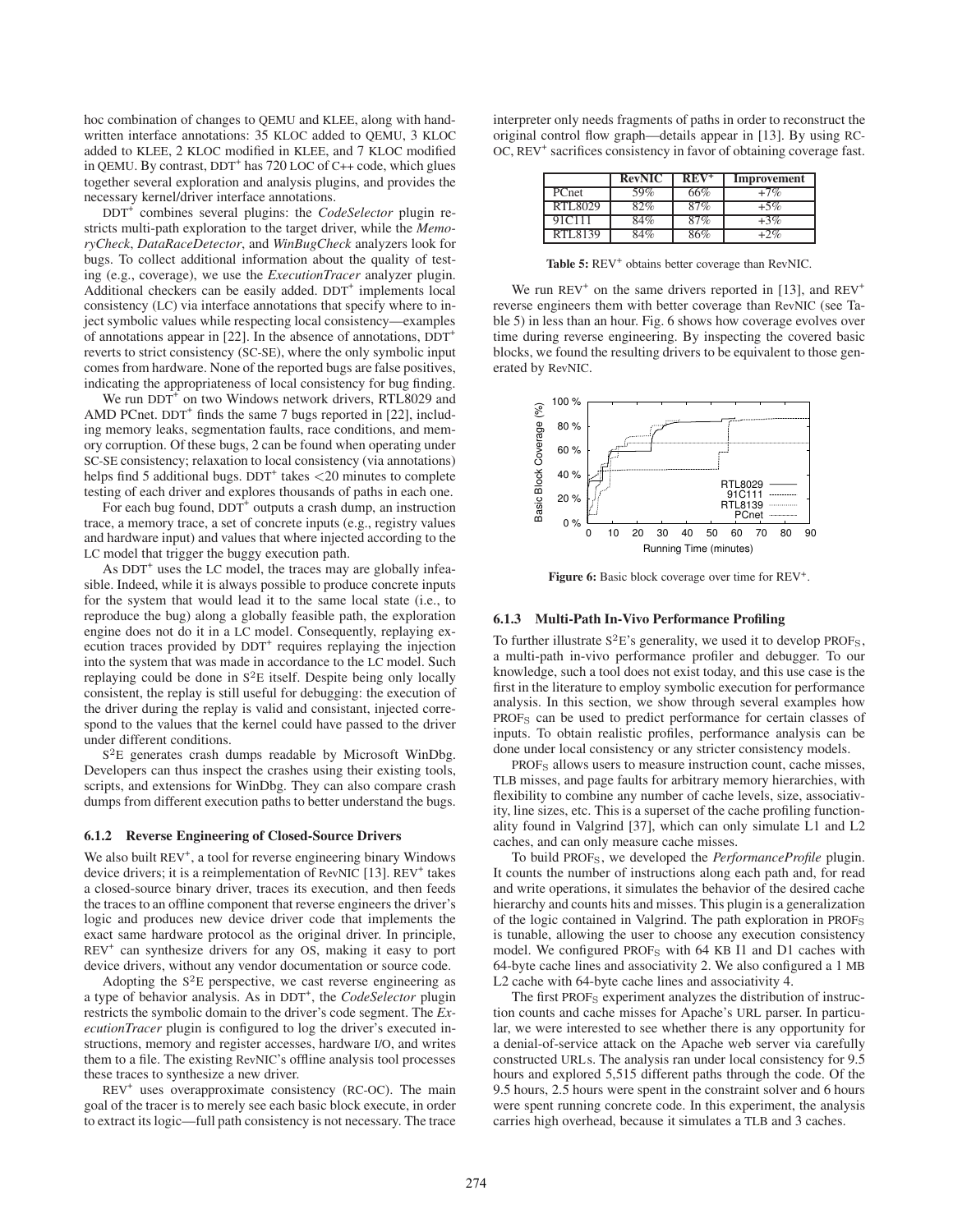We found each path involved in parsing a URL to take on the order of  $4.3 \times 10^6$  instructions, with one interesting feature: for every additional "/" character present in the URL, there are 10 extra instructions being executed. We found no upper bound on the execution of URL parsing: a URL containing  $n + k$  " $l$ " characters will take  $10 \times k$  more instructions to parse than a URL with n "/" characters. The total number of cache misses on each path was predictable at 15,  $984 \pm 20$ . These are examples of behavioral insights one can obtain with a multi-path performance profiler. Such insights can help developers fine-tune their code or make it more secure (e.g., by checking that password processing time does not depend on the password itself, to avoid side channel attacks).

We also set out to measure the page fault rate experienced by the Microsoft IIS web server inside its SSL modules while serving a static page workload over HTTPS. Our goal was to check the distribution of page faults in the cryptographic algorithms, to see if there is any opportunity for side channel attacks. We found no page faults in the SSL code along any of the paths, and only a small number of them in gzip.dll. This suggests that counting page faults should not be the first choice if trying to break IIS's SSL encryption.

Next, we aimed to establish a performance envelope in terms of instructions executed, cache misses, and page faults for the ubiquitous ping program. This program has on the order of 1.3 KLOC. The performance analysis ran under local consistency LC, explored 1,250 different paths, and ran for 5.9 hours. Unlike the URL parsing case, almost 5.8 hours of the analysis were spent in the constraint solver—the first 1,000 paths were explored during the first 3 hours, after which the exploration rate slowed down.

The analysis did not find a bound on execution time, and pointed to a path that could go around a loop without bound. This happens when the reply packet to ping's initial packet has the record route (RR) flag set and the option length is 3 bytes, leaving no room to store the IP address list. ping finds that the list of addresses is empty and, instead of break-ing out of the loop, it does continue without updating the loop counter. This is an example where performance analysis can identify a performance bug that some may consider a security bug. Once we patched  $\text{ping}$ , we found the performance envelope to consist of a minimum of 1,645 and a maximum of 129,086 instructions executed. When the bug was still present, the maximum had reached  $1.5 \times 10^6$  and continued growing.

PROF<sup>S</sup> can also find inputs for which we get best-case performance, without enumerating all paths. For this, we modify slightly the *PerformanceProfile* plugin to keep track of the current lower bound (for instructions, page faults, etc.) across all paths being explored at the moment; any time a path exceeds this minimum, its exploration is automatically abandoned. This modification makes use of the *PathKiller* selector, described in §4. This type of functionality can be used, e.g., to efficiently and automatically determine workloads that make a system perform at its best; it is an example of something that can only be done using multi-path analysis.

We wanted to compare our results to what a combination of existing tools could achieve: run KLEE to obtain inputs for paths through the program, then run each such test case in Valgrind (for multi-path analysis) and with Oprofile (for in-vivo analysis). This is not possible for ping, because KLEE's networking model does not support ICMP packets. It is not possible for binary drivers either, because KLEE cannot fork kernel state and requires source code. These difficulties illustrate the benefits of having a platform like S <sup>2</sup>E that does not require models and can automatically cross back and forth the boundary between symbolic and concrete domains.

To conclude, we used S <sup>2</sup>E to build a thorough multi-path invivo performance profiler that achieves better path coverage (and therefore more precise results) than classic profilers. Valgrind [37] is thorough, but only single-path and not in-vivo. Unlike Valgrindtype tools, PROF<sub>S</sub> performs its analyses along multiple paths at a time, not just one, and can measure the effects of the OS kernel on the program's cache behavior and vice versa, not just the program in isolation. Although tools like Oprofile [29] can perform in-vivo measurements, but not multi-path, they are based on sampling, so they lack the precision of PROFS—it is impossible, for instance, to count the exact number of cache misses in an execution. Such improvements over state-of-the-art tools come "for free" with S <sup>2</sup>E.

# 6.1.4 Other Uses of  $S^2E$

S <sup>2</sup>E can be used for pretty much any type of system-wide analysis. We describe here four additional ideas: energy profiling, hardware validation, certification of binaries, and privacy analysis.

First,  $S^2E$  could be used to profile energy use of embedded applications: given a power consumption model, S <sup>2</sup>E could find energy-hogging paths and help the developer optimize them. Second, S <sup>2</sup>E could serve as a hardware model validator: S <sup>2</sup>E can symbolically execute a SystemC-based model together with the real driver and OS; when there is enough confidence in the correctness of the hardware model, the chip can be synthesized. Third, S 2E could perform end-to-end certification of binaries—S <sup>2</sup>E alleviates the need to trust a compiler, since it performs all analysis on the final binary. For instance, S <sup>2</sup>E could check that memory safety holds along all critical paths. Finally, S <sup>2</sup>E could be used to analyze binaries for privacy leaks: by monitoring the flow of symbolic input values (e.g., credit card numbers) through the software stack,  $S^2E$ could tell whether any of the data leaks outside the system.

#### 6.2 Implementation Overhead

S2E introduces <sup>∼</sup>6× runtime overhead over vanilla QEMU when running in concrete mode, and <sup>∼</sup>78× in symbolic mode. Concretemode overhead is mainly due to checks for accesses to symbolic memory (for lazy concretization), while the overhead in symbolic mode is due to interpretation and handling of symbolic expressions.

The overhead of symbolic execution is mitigated in practice by the fact that the symbolic domain is much smaller than the concrete domain. All the system code (e.g., page fault handler, timer interrupt, system calls) that is called frequently, as well as all the software that is running (e.g., services and daemons) are in concrete mode. Furthermore,  $S^2E$  can distinguish inside the symbolic domain instructions that can execute concretely (e.g., when they do not touch symbolic data) and run them natively. For instance, for the ping experiments,  $S^2E$  executed  $3 \times 10^4$  times more x86 instructions concretely than it did symbolically. These 4 orders of magnitude provide a *lower* bound on the amount of savings selective symbolic execution brings over classic symbolic execution: by executing concretely those paths that would otherwise run symbolically, S <sup>2</sup>E saves the overhead of further forking (e.g., on branches inside the concrete domain) paths that are ultimately not of interest.

Another source of overhead comes from symbolic pointers. We compared the performance of symbolically executing the unlink utility's x86 binary in S <sup>2</sup>E vs. symbolically executing its LLVM version in KLEE. Since KLEE recognizes all memory allocations performed by the program, it can pass to the constraint solver memory arrays of exactly the right size; in contrast, S<sup>2</sup>E must pass entire memory pages. In 1 hour, with a 256-byte page size,  $S^2E$ explores 7,082 paths, compared to 7,886 paths in KLEE. Average constraint solving time is 0.06 sec for both. With 4 KB pages, though, S <sup>2</sup>E explores only 2,000 states and averages 0.15 sec per constraint.

We plan to reduce this overhead in two ways: First, we can instrument the LLVM bitcode generated by S2E with calls to the symbolic execution engine, before JITing it into native machine code, to avoid the overhead of interpreting each instruction in KLEE. This is similar in spirit to what QEMU does vis-a-vis the Bochs [6] emulator: while the latter interprets instructions in one giant switch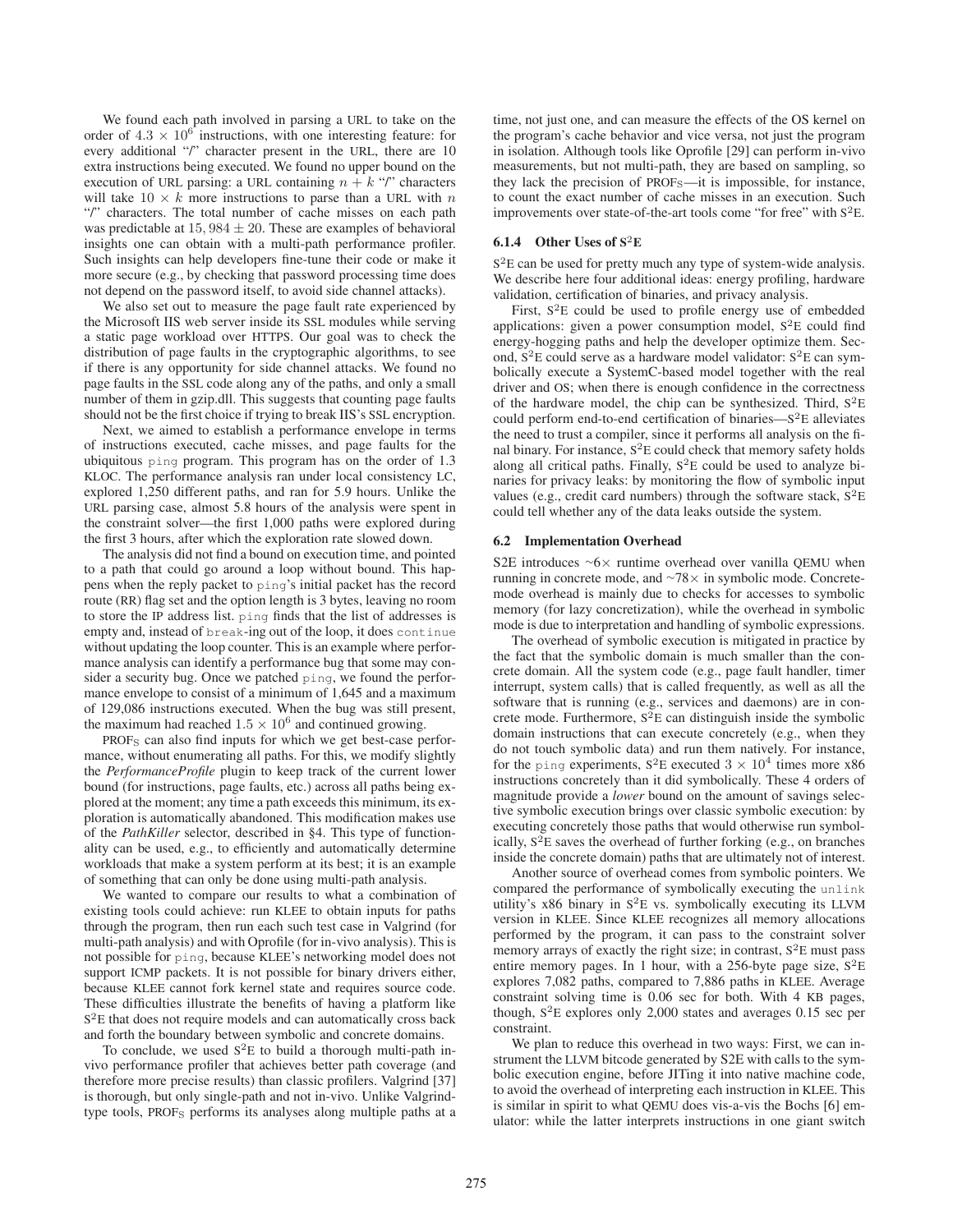| <b>Consistency</b> | 91C111 Driver | <b>PCnet Driver</b> | Lua             |
|--------------------|---------------|---------------------|-----------------|
| RC-OC              | 1.400         | 3.300               | 10 <sup>°</sup> |
| LC                 | .600          | 3.200               | $\Box$          |
| $SC-SE$            | .700          |                     | (4،             |
| SC-UE              |               |                     |                 |

Table 6: Time (in sec) under different consistencies: overapproximate (RC-OC), local (LC), system-level strict (SC-SE), and unit-level strict (SC-UE).

statement, the former JITs them to native code, which results in a significant speedup. Second, we plan to add support for directly executing native LLVM binaries inside S<sup>2</sup>E, which would reduce significantly the blowup resulting from x86-to-LLVM translation and would reduce the overhead of symbolic pointers.

#### 6.3 Execution Consistency Model Trade-Offs

Having seen the ability of  $S^2E$  to serve as a platform for building powerful analysis tools, we now experimentally evaluate the tradeoffs involved in the use of different execution consistency models. In particular, we measure how total running time, memory usage, and path coverage efficiency are influenced by the choice of models. We illustrate the tradeoffs using both kernel-mode binaries the SMSC 91C111 and AMD PCnet network drivers—and a usermode binary—the interpreter for the Lua embedded scripting language [25]. The 91C111 closed-source driver binary has 19 KB, PCnet has 35 KB; the symbolic domain consists of the driver, and the concrete domain is everything else. Lua has 12.7 KLOC; the concrete domain consists of the lexer+parser (2 KLOC) and the environment, while the symbolic domain is the remaining code (e.g., the interpreter). Parsers are the bane of symbolic execution engines, because they have many possible execution paths, of which only a small fraction are paths that pass the parsing/lexing stage [19]. The ease of separating the Lua interpreter from its parser in S<sup>2</sup>E illustrates the benefit of selective symbolic execution.

We use a script in the guest OS to call the entry points of the drivers. Execution proceeds until all paths have reached the unload entry point. We configure a selector plugin to exercise the entry points in steps. If S <sup>2</sup>E has not discovered any new basic block for some time (60 sec), this plugin kills all paths but one at random. The plugin chooses the remaining path so that execution can proceed to the next entry point.

The selector plugin also discards redundant subtrees when entry points return and makes it possible to exercise entire drivers. Without path selection, drivers would remain stuck in the early initialization phase, because of the state explosion problem. E.g., the tree rooted at the initialization entry point may have several thousand leaves (paths) when its exploration completes. Yet, calling the next entry point in the context of these execution states will mostly exercise the same paths, because these states have few differences.

For Lua, we provided a symbolic string as the input program in the Lua language, under SC-SE consistency. Under local consistency, the input is concrete, and we insert a suitably constrained symbolic Lua opcode after the parser stage. Finally, in RC-OC mode, we make the opcode completely unconstrained. We average results over 10 runs for each consistency model on a  $4\times$ 6-core AMD Opteron 8435 machine, 2.6 GHz, 96GB of RAM. Table 6 shows running times for different execution consistencies.

Weaker (more relaxed) consistency models help achieve higher basic block coverage, as shown in Fig. 7. For PCnet, coverage varies from 14% to 66%, while 91C111 ranges from 10% to 88%. The stricter the model, the fewer sources of symbolic values, hence the fewer explorable paths and discoverable basic blocks in a given amount of time. In the case of our Windows drivers, system-level strict consistency (SC-SE) keeps all registry inputs concrete, which prevents several configuration-dependent parts from being explored. In unit-level strict consistency (SC-UE), concretizing symbolic inputs to arbitrary values prevents the driver from loading, thus yielding poor coverage.

In the case of Lua, the local consistency model allows bypassing the lexer component, which is especially difficult to symbolically execute due to its loops and complex string manipulations. RC-OC exceptionally yielded less coverage because execution got stuck in complex crash paths reached due to incorrect Lua opcodes.



Figure 7: Effect of consistency models on coverage.

Path selection together with adequate consistency models optimize memory usage (Fig. 8). In local consistency, the PCnet driver spends 4 minutes in the initialization method, exploring ∼7,000 paths and using 8 GB of memory. In contrast, it spends only 2 minutes (<sup>∼</sup>2,500 paths) and 4 GB under RC-OC consistency. Under LC consistency, the CardType registry setting is symbolic, causing the initialization entry point to call in parallel several functions that look for different card types. Under LC consistency, S<sup>2</sup>E explores these functions slower than under RC-OC consistency, where we liberally inject symbolic values to help these functions finish quicker. Slower exploration leads to less frequent timeout reset, hence longer exploration, more paths, and more memory consumption. Under SC-SE and SC-UE consistency, registry settings are concrete, exploring only functions for one card type.



Figure 8: Effect of consistency models on memory usage.

Finally, consistency models affect constraint solving time (Fig. 9). The relationship between consistency model and constraint solving often depends on the structure of the system being analyzed generally, the deeper a path, the more complex the corresponding path constraints. We observe that, for our targets, solving time decreases with stricter consistency, because stricter models restrict the amount of symbolic data. For 91C111, switching from local to overapproximate consistency increases solving time by  $10\times$ . This is mostly due to the unconstrained symbolic inputs passed to the QueryInformationHandler and SetInformationHandler entry points, which results in complex expressions being generated by switch statements. In Lua, the structure of the constraints causes S <sup>2</sup>E to spend most of its time in the constraint solver.



Figure 9: Impact of consistency models on the constraint solver

As in §6.1.3, we wished to include in these results a comparison to vanilla KLEE. Besides the problems faced in the case of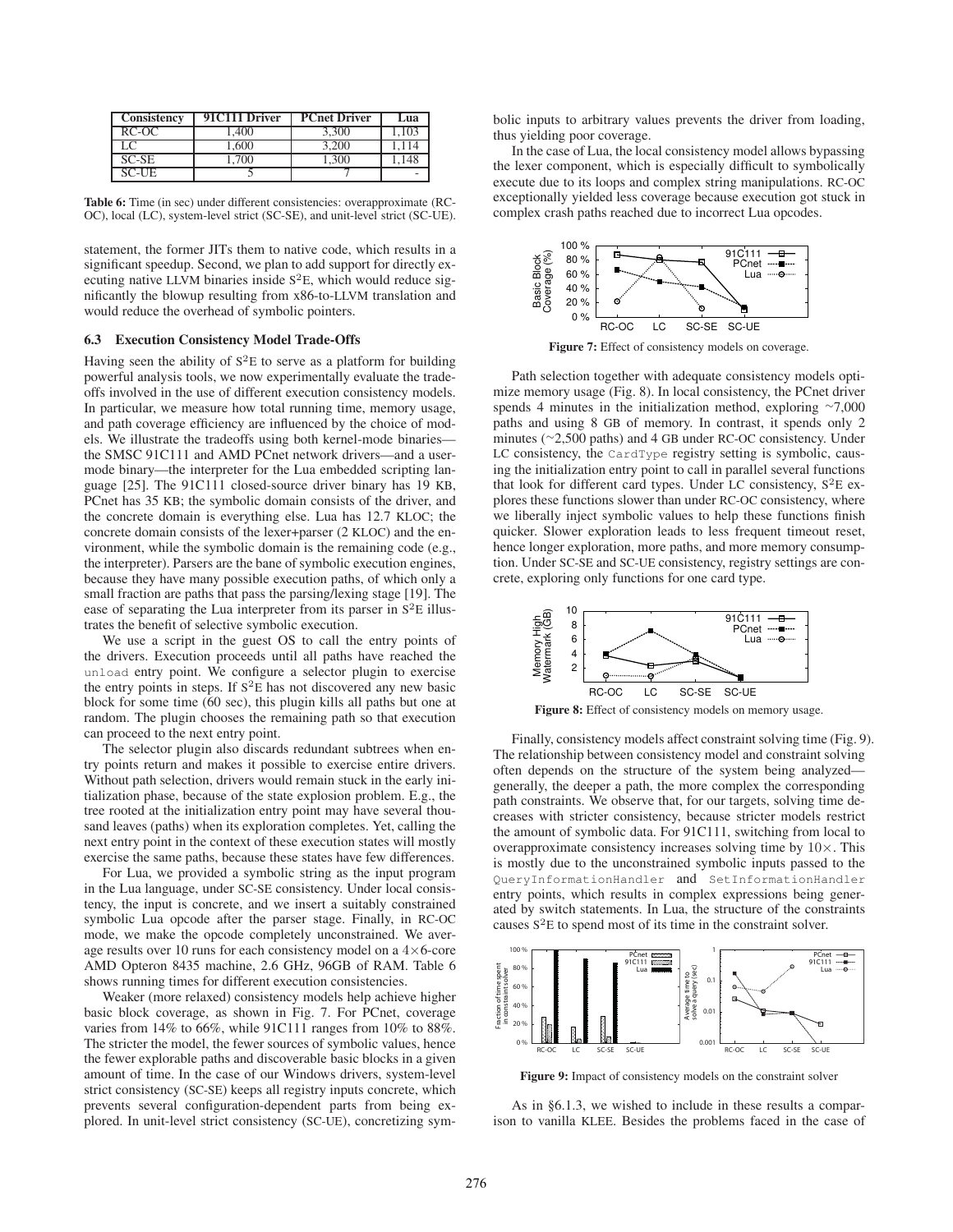drivers, we expected that the Lua interpreter, being completely in user-mode and not having any complex interactions with the environment, could be handled by KLEE. However, KLEE does not model some operations. For example, the Lua interpreter makes use of setjmp and longjmp, which become calls into libc that manipulate the PC and other registers in a way that confuses KLEE. Unlike S <sup>2</sup>E, engines like KLEE do not have a unified representation of the hardware, so all these details must be explicitly coded for (e.g., detect that setjmp / longjmp is being used, and ensure that KLEE's view of the execution state is appropriately adjusted). In S <sup>2</sup>E, this comes "for free," because the CPU registers, memory, I/O devices, etc. are shared between the concrete and symbolic domain.

# 7. Related Work

We are not aware of any platform that can offer the level of generality in terms of dynamic analyses and execution consistency models that S <sup>2</sup>E offers. Nevertheless, a subset of the ideas behind S <sup>2</sup>E did appear in various forms in earlier work.

BitBlaze [36] is the closest dynamic analysis framework to  $S^2E$ . It combines virtualization and symbolic execution for malware analysis and offers a form of local consistency to introduce symbolic values into API calls. In contrast, S <sup>2</sup>E brings four additional consistency models and different generic path selectors that trade accuracy for exponentially improved performance in more flexible ways. To our knowledge, S <sup>2</sup>E is the first to handle all aspects of hardware communication, which consists of I/O, MMIO, DMA, and interrupts. This enables symbolic execution across the entire software stack, down to hardware, resulting in richer analyses.

One way to tackle the state explosion problem is to use models and/or relax execution consistency. File system models have allowed, for instance, KLEE to test UNIX utilities without involving the real filesystem. However, based on our own experience writing models for KLEE, doing so is labor-intensive and error-prone. Writing and maintaining a model for the kernel/driver interface of a modern OS takes several person-years [2].

Other bodies of work have chosen to execute the "outside world" concretely, with various levels of consistency that were appropriate for the specific analysis in question, most commonly bug finding. For instance, CUTE [35] can run concrete code consistently (unlike KLEE) without modeling, but it is limited to strict consistency and code-based selection. SJPF [31] can switch from concrete to symbolic domains, but does not track constraints when switching back, so it cannot preserve consistency.

Another approach to tackle state explosion is compositional symbolic execution [17]. This approach aims to save the result of exploration of parts of the program and reuse them when those parts are called again in a different context. We are investigating how to implement this approach in S <sup>2</sup>E, to further improve scalability.

Non-VM based approaches cannot control the environment outside the analyzed program. E.g., both KLEE and EXE allow a symbolically executing program to call into the concrete domain (e.g., perform a system call), but they cannot fork the global system state. As a result, different paths clobber each other's concrete domain, with unpredictable consequences. Concolic execution [34] runs everything concretely and scales to full systems (and is not affected by state clobbering), but may result in lost paths when execution crosses program boundaries. Likewise, CUTE, KLEE, and others cannot track the branch conditions in the concrete code (unlike S <sup>2</sup>E), and thus cannot determine how to redo calls in order to enable overconstrained but feasible paths.

In-situ model checkers [16, 20, 28, 34, 39, 40] can directly check programs written in a common programming language, usually with some simplifications such as data-range reduction, without requiring the creation of a model. Since S <sup>2</sup>E directly executes the target binary, one could say it is an in-situ tool. However,  $S^2E$ 

goes further and provides a consistent separation between the "outside world" (whose symbolic execution is not necessary) and the target code to be tested (which is typically orders of magnitude smaller than the rest)—this is what we call in-vivo in  $S^2E$ : analyzing the target code in-situ, while transparently facilitating its interaction with that code's unmodified, real environment. Murphy et al. propose a technique [27] to inject test suites with concrete inputs in a forked version of a process to preserve the consistency of the original run. Our definition differs from theirs, where in-vivo stands for executing tests in *production* environments.

Several static analysis frameworks have been proposed. Saturn [14] and bddbddb [23] prove the presence or absence of bugs using a path-sensitive analysis engine to decrease the number of false positives. Saturn uses function summaries to scale to larger programs and looks for bugs described in a logic programming language. bddbddb stores programs in a database as relations that can be searched for buggy patterns using Datalog. Besides detecting bugs, bddbddb helped optimizing locks in multi-threaded programs. Static analysis tools rely on source code for accurate type information and cannot easily verify run-time properties and reason about the entire system. Both bddbddb and Saturn require to learn a new language.

Dynamic analysis frameworks alleviate the limitations of static analysis tools. In particular, they allow the analysis of binary software. Theoretically, one could statically convert an x86 binary to, say, LLVM and run it in a system like KLEE, but this faces the classic undecidable problems of disassembly and decompilation [33]: disambiguating code from data, determining the targets of indirect jumps, unpacking code, etc.

S <sup>2</sup>E adds multi-path analysis abilities to all single-path dynamic tools, while not limiting the types of analysis. PTLsim [41] is a VMbased cycle-accurate x86 simulator that selectively limits profiling to user-specified code ranges to improve scalability. Valgrind [37] is a framework best known for cache profiling tools, memory leak detectors, and call graph generators. PinOS [9] can instrument operating systems and unify user/kernel-mode tracers. However, PinOS relies on Xen and a paravirtualized guest OS, unlike S <sup>2</sup>E. PTLsim, PinOS, and Valgrind implement cache simulators that model multilevel data and code cache hierarchies. S <sup>2</sup>E allowed us to implement an equivalent *multi-path* simulator with little effort.

 $S<sup>2</sup>E$  complements classic single-path, non VM-based, profiling and tracing tools. For instance, DTrace [15] is a framework for troubleshooting kernels and applications on production systems in real time. DTrace, and other techniques for efficient profiling, such as continuous profiling [1], sampling-based profiling [10], and data type profiling [30] trade accuracy for low overhead. They are useful in settings where the overhead of precise instrumentation is prohibitive. Other projects have also leveraged virtualization to achieve goals that were previously prohibitively expensive. These tools could be improved with S <sup>2</sup>E by allowing them to witness multi-path executions.

Finally, S<sup>2</sup>E reuses mixed-mode execution as an optimization, to increase efficiency. This idea first appeared in DART [18], CUTE [35], and EXE [12], and later in Bitscope [8]. However, automatic bidirectional data conversions across the symbolic-concrete boundary did not exist in previous work, and is key to S <sup>2</sup>E's scalability.

To summarize, S <sup>2</sup>E embodies numerous ideas that were fully or partially explored in earlier work. What is unique in S <sup>2</sup>E is its generality for writing various analyses, the availability of multiple user-selectable (as well as definable) consistency models, automatic bidirectional conversion of data between the symbolic and concrete domains, and its ability to operate without any modeling or modification of the (concretely running) environment.